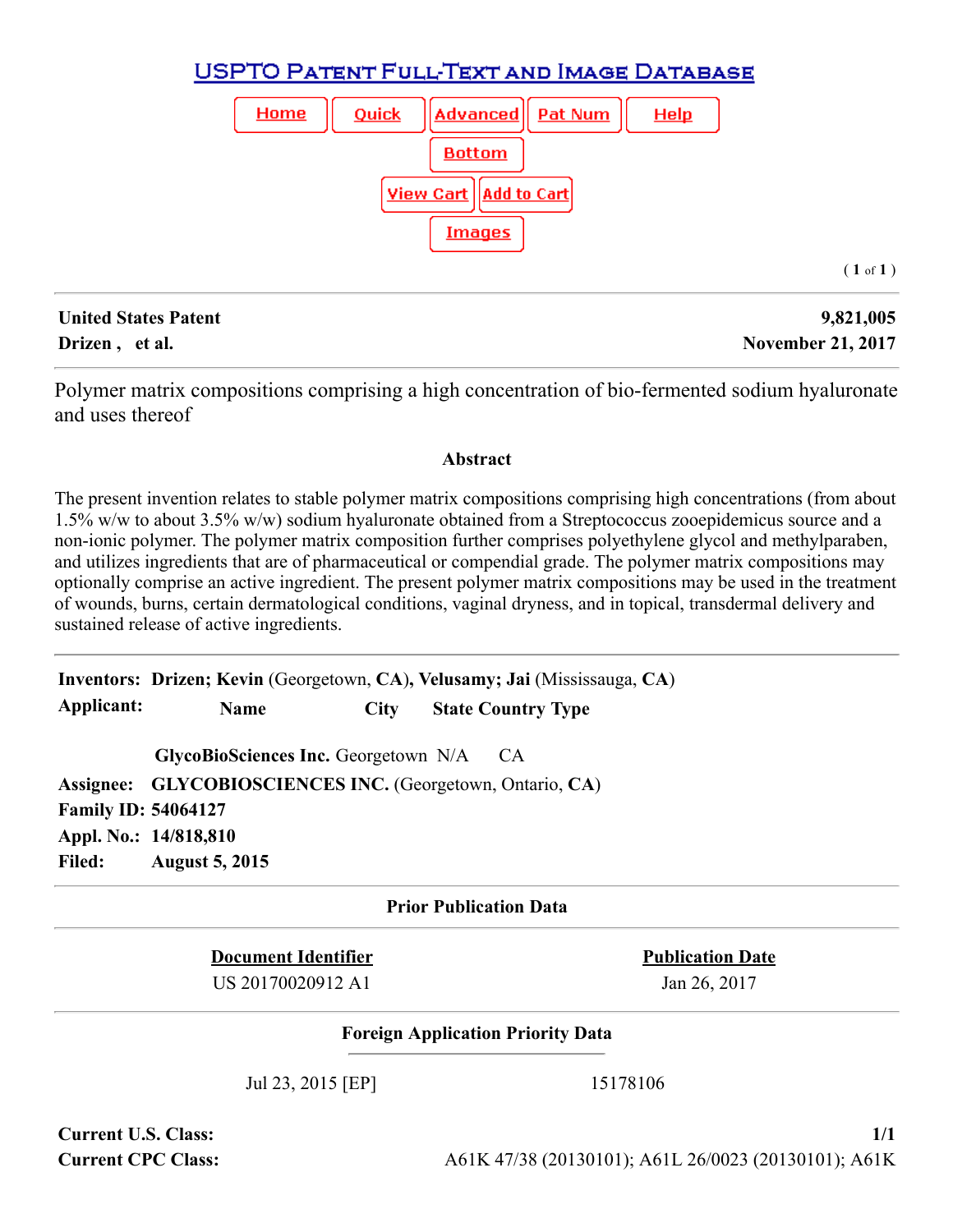47/10 (20130101); A61P 17/02 (20180101); A61L 26/0052 (20130101); A61P 15/02 (20180101); A61K 9/0014 (20130101); A61P 17/00 (20180101); A61L 26/0066 (20130101); A61L 26/008 (20130101); A61K 9/0034 (20130101); A61K 31/728 (20130101); A61K 31/047 (20130101); A61P 29/00 (20180101); A61K 9/06 (20130101); A61K 45/06 (20130101); A61K 47/14 (20130101); A61K 31/455 (20130101); A61K 31/196 (20130101); A61K 47/36 (20130101); A61K 31/197 (20130101); A61L 26/0023 (20130101); C08L 5/08 (20130101); A61L 26/0052 (20130101); C08L 5/08 (20130101); A61L 26/0052 (20130101); C08L 1/02 (20130101); A61L 26/0052 (20130101); C08L 71/02 (20130101); A61K 31/728 (20130101); A61K 2300/00 (20130101); A61K 2300/00 (20130101); Y02A 50/481 (20180101); Y02A 50/30 (20180101); Y02A 50/473 (20180101) **Current International Class:** A61K 31/047 (20060101); A61K 47/14 (20170101); A61L 26/00 (20060101); A61K 31/728 (20060101); A61K 31/196 (20060101); A61K 47/36 (20060101); A61K 9/06 (20060101); A61K 31/455 (20060101); A61K 9/00 (20060101); A61K 31/197 (20060101); A61K 47/10 (20170101); A61K 45/06 (20060101); A61K 47/38 (20060101)

#### **References Cited [Referenced By]**

|                | <b>U.S. Patent Documents</b>    |                |
|----------------|---------------------------------|----------------|
| <u>3652762</u> | March 1972                      | Pfister et al. |
| <u>4517295</u> | May 1985                        | Bracke et al.  |
| <u>4782046</u> | November 1988                   | Brown et al.   |
| 4801539        | January 1989                    | Akasaka et al. |
| 5897880        | April 1999                      | Drizen et al.  |
| 6007843        | December 1999                   | Drizen et al.  |
| 6063405        | <b>May 2000</b>                 | Drizen et al.  |
| 6120804        | September 2000                  | Drizen et al.  |
| <u>6335035</u> | January 2002                    | Drizen et al.  |
| 6387407        | May 2002                        | Drizen et al.  |
| <u>6723345</u> | April 2004                      | Drizen et al.  |
| 2008/0119437   | <b>May 2008</b>                 | Lewis          |
|                | <b>Foreign Patent Documents</b> |                |
| 0 244 757      | Nov 1994                        | EP             |
| 198604355      | Jul 1986                        | <b>WO</b>      |
| 9208799        | May 1992                        | <b>WO</b>      |
| 2003054163     | Jul 2003                        | <b>WO</b>      |
| 2008094910     | Aug 2008                        | <b>WO</b>      |
| 2010011605     | Jan 2010                        | <b>WO</b>      |
|                |                                 |                |

#### **Other References**

Internet Archive Wayback Machine, https://web.archive.org, accessed online on Feb. 14, 2017. cited by examiner .

2014165971 Oct 2014 WO

Smolinske, S.C., CRC Handbook of Food, Drug, and Cosmetic Excipients, 1992, CRC Press LLC,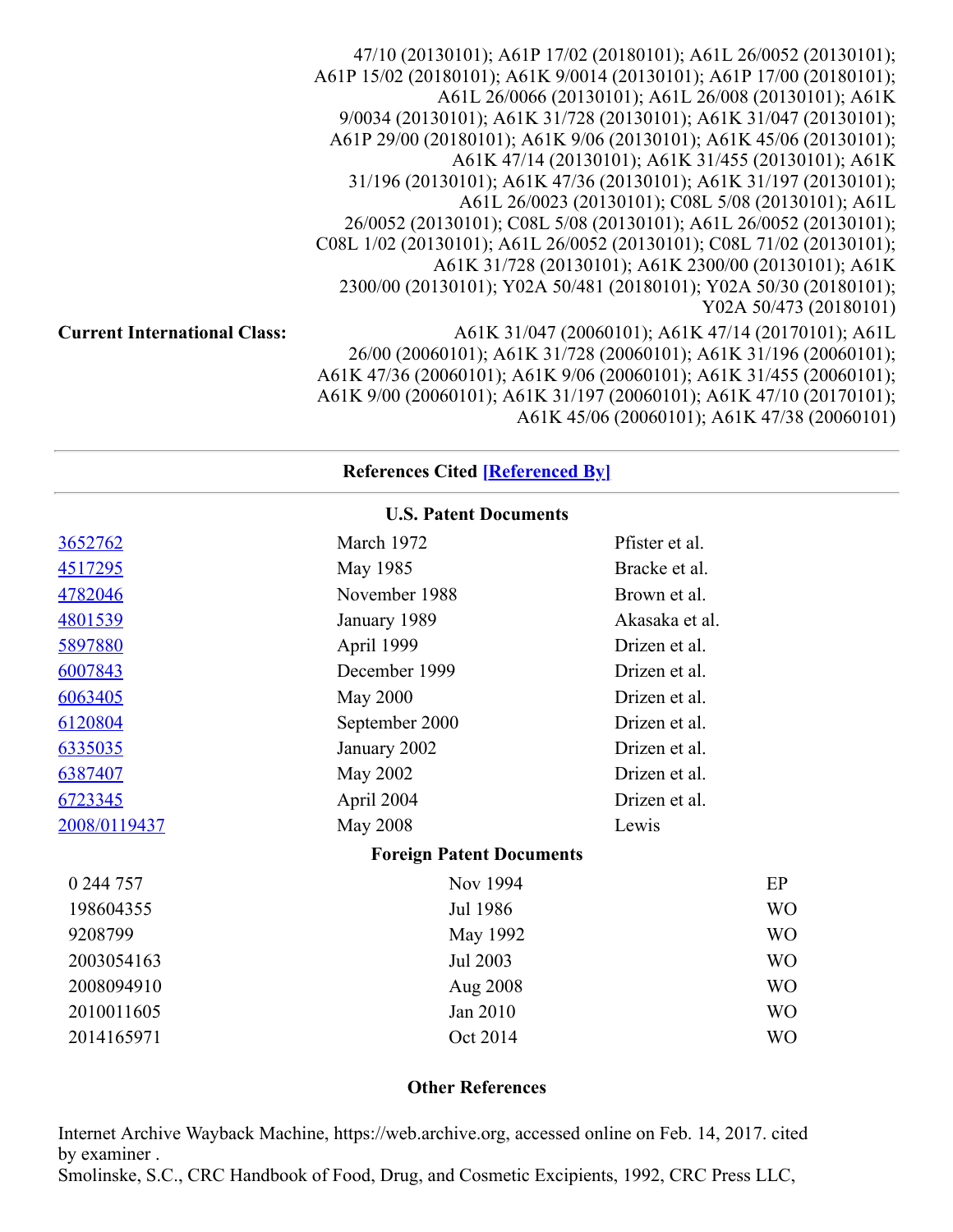p. 287-289. cited by examiner . Dow CarbowaxTM brochure, Dow Chemical Company, 2011, p. 1-12. cited by examiner . European Pharmacopoeia 7.0, 2011, edition 7.0, section 5.1.4, p. 507. cited by examiner . FDA Guidance for Industry Pyrogen and Endotoxins Testing: Questions and Answers, Jun. 2012, p. 1-10. cited by examiner . Zange et al., Eur. J. Pharm. Biopharm., 1997, 44, p. 149-157. cited by examiner . Becker et al., Int. J. Toxicol., 2009, 28(4S), p. 5-67 (Year: 2009). cited by examiner . Chen et al. Wound Repair Regen. Mar.-Apr. 1999; 7(2): 79-89. cited by applicant . 501k Clearance K123193 (IPM Wound Gel Bio) United States Food & Drug Administration, Mar. 3, 2014. cited by applicant . Ronald Reece Skin Ulcer therapy with hyaluronic acid tested--Pilot study of gel results in rapid healing of ulcers Oct. 1, 2000 Dermatology Times. cited by applicant.

*Primary Examiner:* Lau; Jonathan S *Attorney, Agent or Firm:* Drizen; Kevin Glycobiosciences Inc.

*Claims*

What is claimed is:

1. A stable topical polymer matrix gel composition comprising: 1.5% w/w to 3.5% w/w bio-fermented sodium hyaluronate; 0.1% w/w to 2.0% w/w hydroxyethylcellulose; 2% w/w to 4% w/w polyethylene glycol; 0.1% w/w to 0.3% w/w methylparaben; and water; wherein the bio-fermented sodium hyaluronate is of pharmaceutical grade according to the European Pharmacopoeia, has an average molecular weight between about 600,000 Daltons to about 800,000 Daltons, has nucleic acid content of less than or equal to 0.5%, has protein content of less than or equal to 0.3%, Total Combined Yeast and Mould Count (TYMC) of less than or equal to 10 cfu/q, Bacterial Endotoxin Test (BET) score of less than or equal to 0.5 IU/mg, and tests absent for Staphylococcus aureus, Pseudomonas aeruginosa, Escherichia coli, and Salmonella sp.; wherein the hydroxyethylcellulose is of pharmaceutical grade and has a Total Aerobic Microbial Count (TAMC) of less than 100 cfu/g; wherein the polyethylene glycol (PEG) is of pharmaceutical grade, wherein the average molecular weight of the PEG is 200 and wherein the PEG has a combined ethylene glycol and diethylene glycol content of less than or equal to 0.25%, TAMC of less than 100 cfu/mL and TYMC of less than or equal to 10 cfu/mL; wherein the methylparaben is of pharmaceutical grade and has a TAMC of less than 100 cfu/mL and TYMC of less than or equal to 10 cfu/mL; and wherein the water is purified having a TAMC of less than 100 cfu/mL and a BET score of less than 0.25 EU/mL.

2. The polymer matrix composition as in claim 1, wherein 0.1 mL of the polymer matrix composition placed on a filter disc placed on an agarose surface overlaying a sub confluent monolayer of L-929 mouse fibroblasts gives a zone of lysis of about 1 mm following incubation at 37.degree. C. in the presence of 5% CO.sub.2 for 24 hours.

3. The polymer matrix composition of claim 1, wherein the bio-fermented sodium hyaluronate is present in an amount of 2.3 to 2.7% w/w, the hydroxyethylcellulose is present in an amount of 0.5 to 1.5% w/w.

4. The polymer matrix composition of claim 3, wherein the bio-fermented sodium hyaluronate is present in an amount of 2.5% w/w, the hydroxyethylcellulose is present in an amount of 1% w/w, the polyethylene glycol is present in an amount of 3.0% w/w, and the methylparaben is present in an amount of 0.2% w/w.

5. The polymer matrix composition of claim 1 for use in one or more of: a topical application, treating and/or healing wounds wherein the use comprises applying the composition topically, treating and/or promoting healing of post-operative incisions, treating and/or healing dermatological conditions, treating and/or healing burns,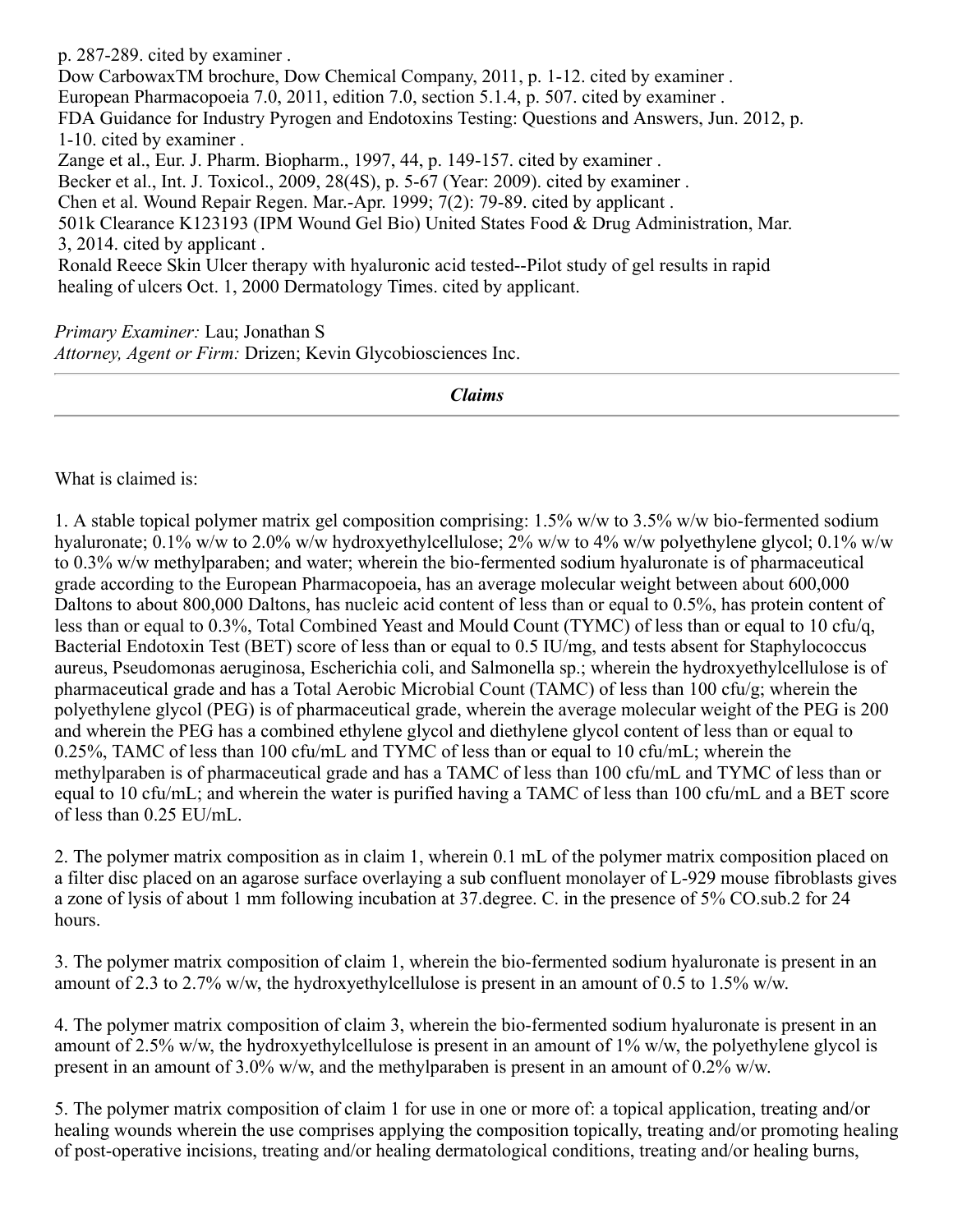treating damaged skin, treating atopic dermatitis, treating vaginal dryness, treating actinic keratosis and/or treating musculoskeletal pain.

## *Description*

## FIELD OF THE INVENTION

The present invention relates to polymer matrix compositions comprising sodium hyaluronate. More particularly, the present invention relates to polymer matrix compositions comprising sodium hyaluronate obtained from a bacterial source and that are useful in the treatment of wounds and incisions, treatment of pain, transdermal delivery of active ingredients, sustained release of active ingredients, and preparation of personal lubricants.

#### BACKGROUND OF THE INVENTION

Hyaluronic acid (HA) is a naturally occurring mucopolysaccharide (also commonly referred to as glycosaminoglycan). It has been isolated by various methods from numerous tissue sources including vitreous humor, skin, synovial fluid, serum, chicken combs, shark skin, umbilical cords, tumors, hemolytic streptococci from pigskin, whale cartilage, and the walls of veins and arteries. HA may, however, also be synthesized artificially or made by recombinant technology. Moreover, it is known that HA may also be manufactured by fermentation of selected Streptococcus zooepidemicus bacterial strains (see U.S. Pat. No. 4,517,295 issued to Bracke et al.), and can readily be converted to its sodium salt. The repeating unit of the HA molecule is a disaccharide consisting of D-glucuronic acid and N-acetyl-D-glycosamine. Because HA has a negative charge at neutral pH, it is soluble in water, where it forms highly viscous solutions.

Fractions of HA, including its sodium salt, are known to form a stable polymer matrix when combined with a non-ionic polymer such as hydroxyethyl cellulose or hydroxypropyl cellulose. Such polymer matrix formulations are known to be useful in preparing compositions for various applications for human and animal use.

For example, a formulation containing sodium hyaluronate and hydroxyethylcellulose was formerly marketed under the name of Ionic Polymer Matrix (IPM) Wound Gel for applying to wounds to promote wound healing. In addition, polymer matrices of HA formulated with other active ingredients are known to be useful as topical drug formulations for delivering the active ingredients to sites below the dermal level of the skin. HA polymer matrix topical active ingredient formulations for trans-dermal delivery of active ingredients are disclosed for example in U.S. Pat. No. 5,897,880, U.S. Pat. No. 6,120,804, U.S. Pat. No. 6,387,407, and U.S. Pat. No. 6,723,345. HA polymer matrices formulated with other active ingredients are also known to be useful as formulations for sustained release of the pharmaceutical agents. HA polymer matrix formulations for sustained release delivery of active ingredients are disclosed in U.S. Pat. No. 6,063,405, U.S. Pat. No. 6,335,035, and U.S. Pat. No. 6,007,843.

Preparing sodium hyaluronate polymer matrix formulations presents many challenges. Initially, in the 1980s only HA obtained from animal sources was available commercially, and many of the formulations were delivered by injection, or used as drops in the eye, rather than for topical use for dermatological conditions. The natural HA used in various formulations has usually been obtained from rooster combs. The rooster comb (also known as a chicken comb) is an avian source and as such is of animal origin. As a result, sodium hyaluronate formulations manufactured using sodium hyaluronate from rooster combs have been known to cause allergies and carry other risks associated with products of animal origin, namely a risk of transmission of animal diseases to humans. Consequently, the currently approved topical products containing sodium hyaluronate formulations available on the market are contra-indicated for those patients who are hypersensitive to sodium hyaluronate of animal origin.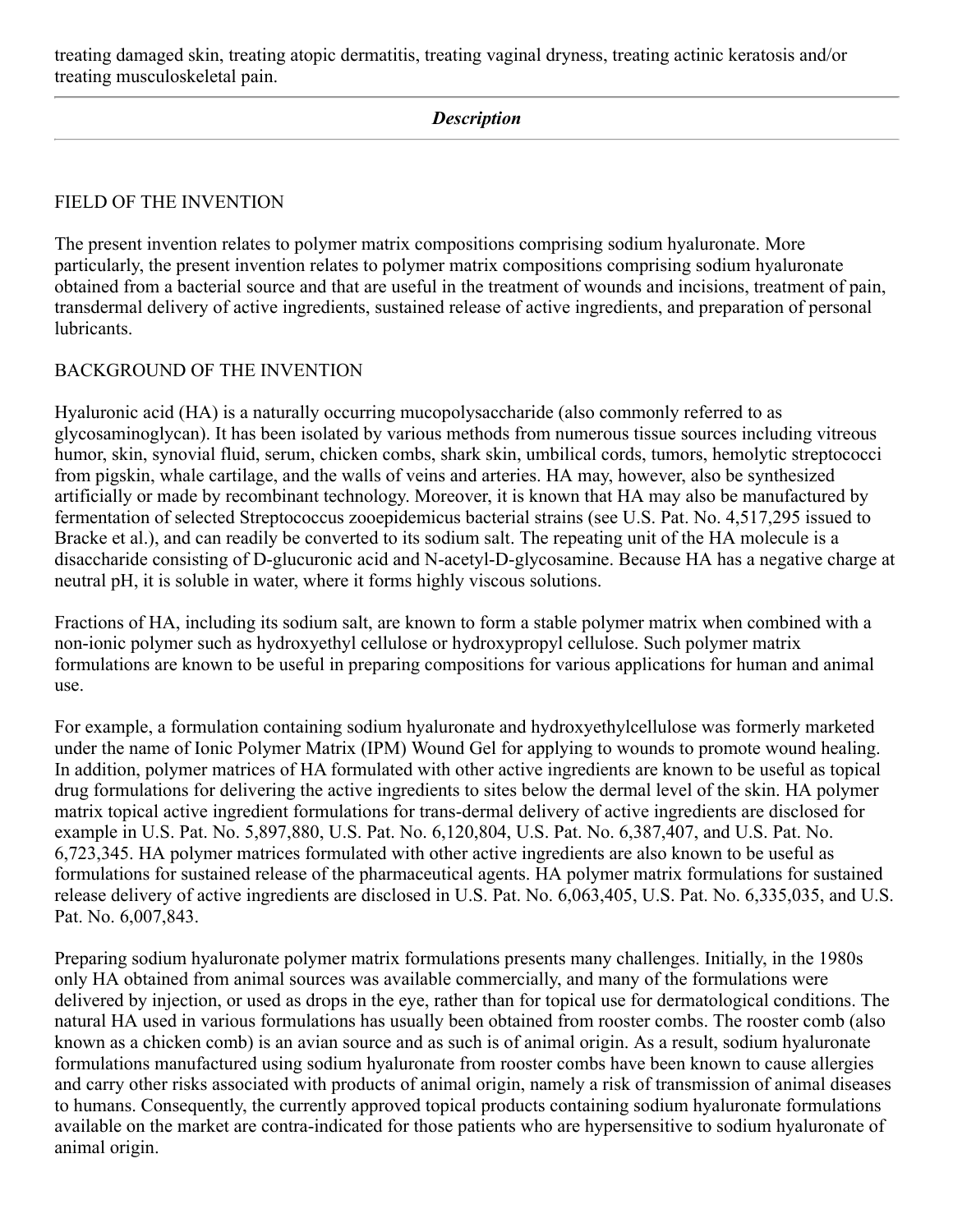Moreover, sodium hyaluronate is difficult to formulate in high concentrations above 1.5% w/w, due to the difficulty in manufacturing a formulation that maintains stability and is not too viscous for normal use when packaged in a tube. For this reason many of the commercial formulations on the market have a concentration of HA or sodium hyaluronate well below 1% w/w, and many in fact have a concentration at around 0.2% w/w. To the inventors' knowledge, there are no products currently on the market that contain more than 1.5% w/w sodium hyaluronate. When not mixed and manufactured properly, a high HA or sodium hyaluronate concentration formulation will quickly break down, and therefore the percentage of HA or sodium hyaluronate in the formulation will fall below the acceptable limit (+/-10% of original amount), resulting in a very short shelf life for the product. Formulations containing a high concentration of sodium hyaluronate therefore present a challenge due to the instability of the matrix. This results in inconsistencies in the matrix formulation and impairs the ability of sodium hyaluronate formulations to perform their functions. For example, when applied to wounds to promote healing, a sodium hyaluronate polymer matrix formulation helps to maintain a moist wound environment, an effect that is dependent on the formulation maintaining its high level of sodium hyaluronate concentration. The maintenance of a moist wound environment is widely recognized to positively contribute to wound healing. However, due to their instability and the resulting drop in the level of sodium hyaluronate that occurs as the formulation breaks down, high concentration sodium hyaluronate formulations are not effective in maintaining a moist environment. When formulated for the delivery of a drug, the inconsistency of high concentration sodium hyaluronate formulations reduces the ability of such formulations to allow the drug to diffuse through the tissue when administered, thereby impairing their ability to achieve the therapeutic dose.

In addition, the sodium hyaluronate polymer matrix formulation product formerly marketed under the name of Ionic Polymer Matrix (IPM) Wound Gel was withdrawn from the market due to problems with the formulation.

Therefore, a need exists for a method for formulating a sodium hyaluronate polymer matrix containing a high concentration of sodium hyaluronate that can be manufactured and sold commercially.

## SUMMARY OF THE INVENTION

The present invention relates to stable polymer matrix compositions, preferably pharmaceutical compositions, comprising a high concentration (for example, from about 1.5% to about 3.5% w/w) of sodium hyaluronate obtained from a bacterial source such as Streptococcus zooepidemicus or Bacillus subtilis source. Sodium hyaluronate obtained from a bacterial source is referred to hereinafter as "bio-fermented" sodium hyaluronate. The compositions further comprise a non-ionic polymer optionally in an amount of from about 0.1% to about 2% w/w, polyethylene glycol, methylparaben and water. By "stable", as used herein, it is meant that the amount of sodium hyaluronate in the formulation does not vary by more than  $+/10\%$  (w/w) relative to the original amount provided in the composition, at 40.degree. C., 75% relative humidity (accelerated stability conditions) for a period of at least 6 months, and/or at 25.degree. C., 60% relative humidity (long-term stability conditions) for a period of at least 18 months. The amount of sodium hyaluronate may be measured by HPLC techniques known in the art of pharmaceutical development.

In one aspect of the present invention, the polymer matrix compositions of the present invention comprise components which are of compendial (USP or Ph. Eur.) and/or of pharmaceutical grade. These terms are discussed further below. Preferably, all the components of the compositions are of compendial and/or of pharmaceutical grade. In a further aspect of the invention, the polymer matrix compositions comprise components of certain specifications.

In one aspect, polymer matrix compositions of the present invention may be used in the treatment of wounds, burns, and certain dermatological conditions.

In another aspect of the present invention, the polymer matrix compositions comprise an active ingredient. In this aspect of the invention, the polymer matrix compositions may be used for trans-dermal delivery, topical delivery, and sustained release delivery of the active ingredient.

In some aspects, the polymer matrix compositions may be used for the treatment of musculoskeletal pain. A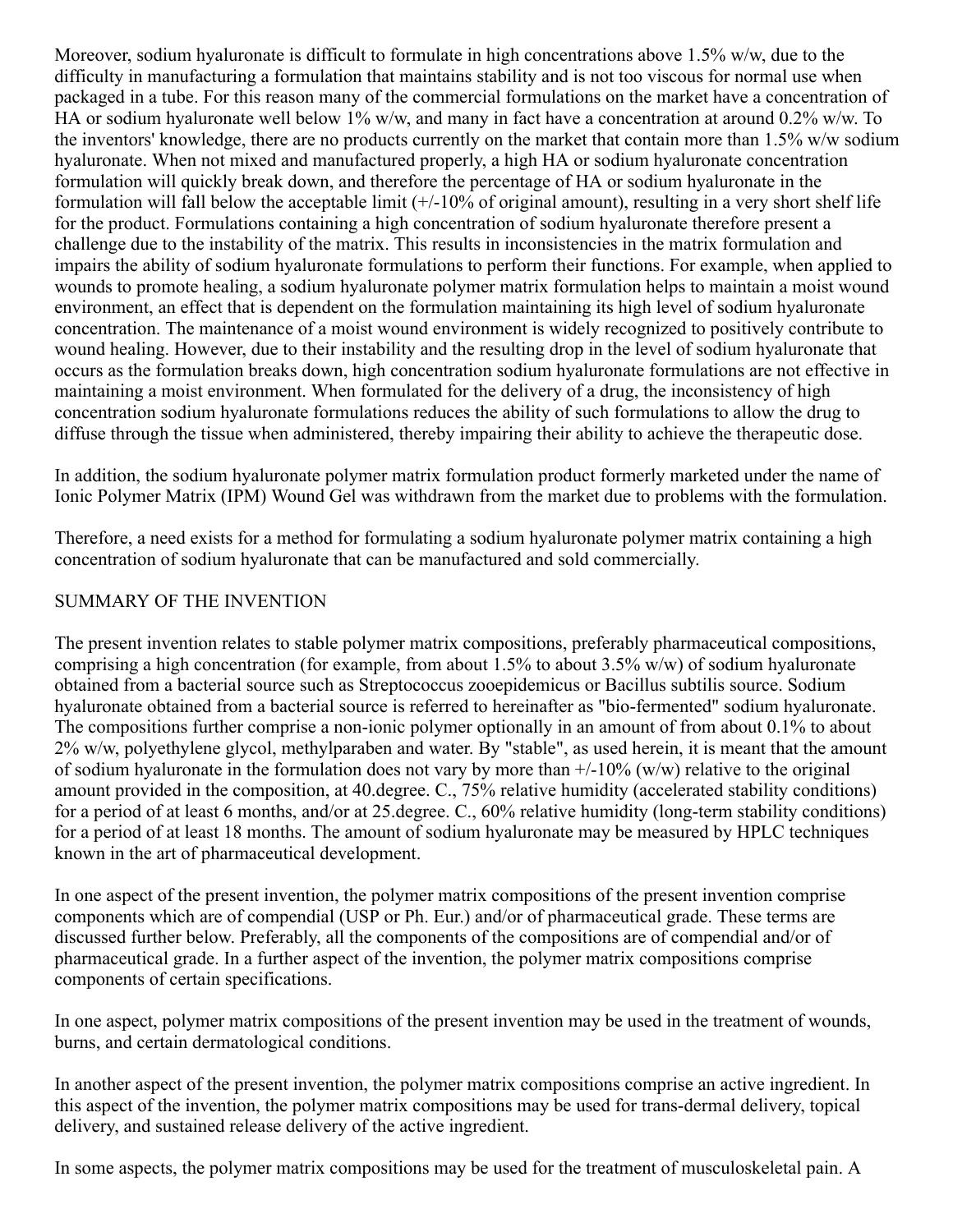further aspect of the present invention relates to the use of the polymer matrix compositions in the treatment of vaginal dryness.

In a further aspect, the present invention relates to methods for preparing stable polymer matrix compositions of the present invention.

## DETAILED DESCRIPTION OF THE INVENTION

The inventors determined that the product IPM Wound Gel could not be successfully formulated because the product was made from naturally sourced sodium hyaluronate ("natural sodium hyaluronate") and because the testing regimen was not sufficient and raw materials were not of sufficient quality. The natural sodium hyaluronate was produced from rooster combs (which is an animal origin source) and was of cosmetic grade. The natural sodium hyaluronate was found to be more prone to microbiological contamination including that from the manufacturing facility and surrounding environment. This led to microbiological failure of the product rendering the product unsafe and not useful. Moreover, the product IPM Wound Gel used ingredients that were of insufficient or inconsistent grade. Also, testing to determine the quality of the IPM Wound Gel Product was insufficient to ensure a stable product of sufficient quality.

The inventors unexpectedly discovered that sodium hyaluronate polymer matrix compositions can be advantageously formulated using bio-fermented sodium hyaluronate obtained from strains of Streptococcus zooepidemicus or Bacillus subtilis bacteria.

The inventors further determined that sodium hyaluronate polymer matrix compositions can be advantageously formulated by using ingredients of sufficient quality, i.e., ingredients of compendial (USP or Ph. Eur.) and/or pharmaceutical grade, including bio-fermented sodium hyaluronate. An ingredient or component of pharmaceutical grade, as provided herein, may be defined as an ingredient or a component having at least 99% purity, preferably not containing binders, fillers, excipients, dyes, or unknown substances. In some embodiments, an ingredient of pharmaceutical grade additionally meets one or more of the following criteria: the ingredient has an endotoxin level of 0.5 EU/mg or less (or 0.5 EU/ml or less for liquid ingredients), the ingredient has a total aerobic microbial count (TAMC) of less than 100 cfu/g, (or less than 100 cfu/ml for liquid ingredients), the ingredient has a total yeast and mold count (TYMC) of less than 10 cfu/g (or less than 10 cfu/ml for liquid ingredients), the ingredient has a nucleic acid content of 0.5% w/w or less, and the ingredient has a protein content of 0.3% w/w or less. Methods of measuring endotoxin levels, TAMC, TYMC, nucleic acid levels and protein levels would be known to the person skilled in the art of pharmaceuticals. An ingredient or component of compendial grade refers to a grade of ingredient with full compendial testing as appropriate to the USP (US Pharmaceopeia), NF (National Formulary), BP (British Pharmacopeia) or Ph. Eur. (European Pharmacopeia), thus meeting chemical purity standards which are established by these recognized national or regional pharmacopeia authorities. Typically, an ingredient or component which is of compendial grade will also be of pharmaceutical grade. Validated assays methods for testing the amount of sodium hyaluronate and methylparaben in the formulations, as well as through compliance with Bacterial Endotoxin Test ("BET"), and microbiological test limits, including for Staphylococcus aureus, Pseudomonas aeruginosa, Escherichia coli, and Salmonella sp., as well as compliance with other parameters, have been used to confirm the quality of the formulations of the present invention. The present inventors have unexpectedly found that compositions according to the present invention have improved stability (i.e. the concentration of sodium hyaluronate in the formulation does not vary by more than  $\pm$ /-10% (w/w) relative to the original amount provided in the composition, at 40.degree. C., 75% relative humidity (accelerated stability conditions) for a period of at least 6 months, and/or at 25.degree. C., 60% relative humidity (long-term stability conditions) for a period of at least 18 months), improved wound-healing properties, and reduced cytotoxicity effects relative to comparable compositions comprising natural sodium hyaluronate which may be obtained from an avian source and nonpharmaceutical and/or non-compendial grade components (e.g. IPM Wound Gel). It is believed that the stability, wound-healing properties and cytotoxicity of the composition of the invention are improved with the use of biofermented sodium hyaluronate, and even further improved by the use of components which are of compendia' and/or pharmaceutical grade.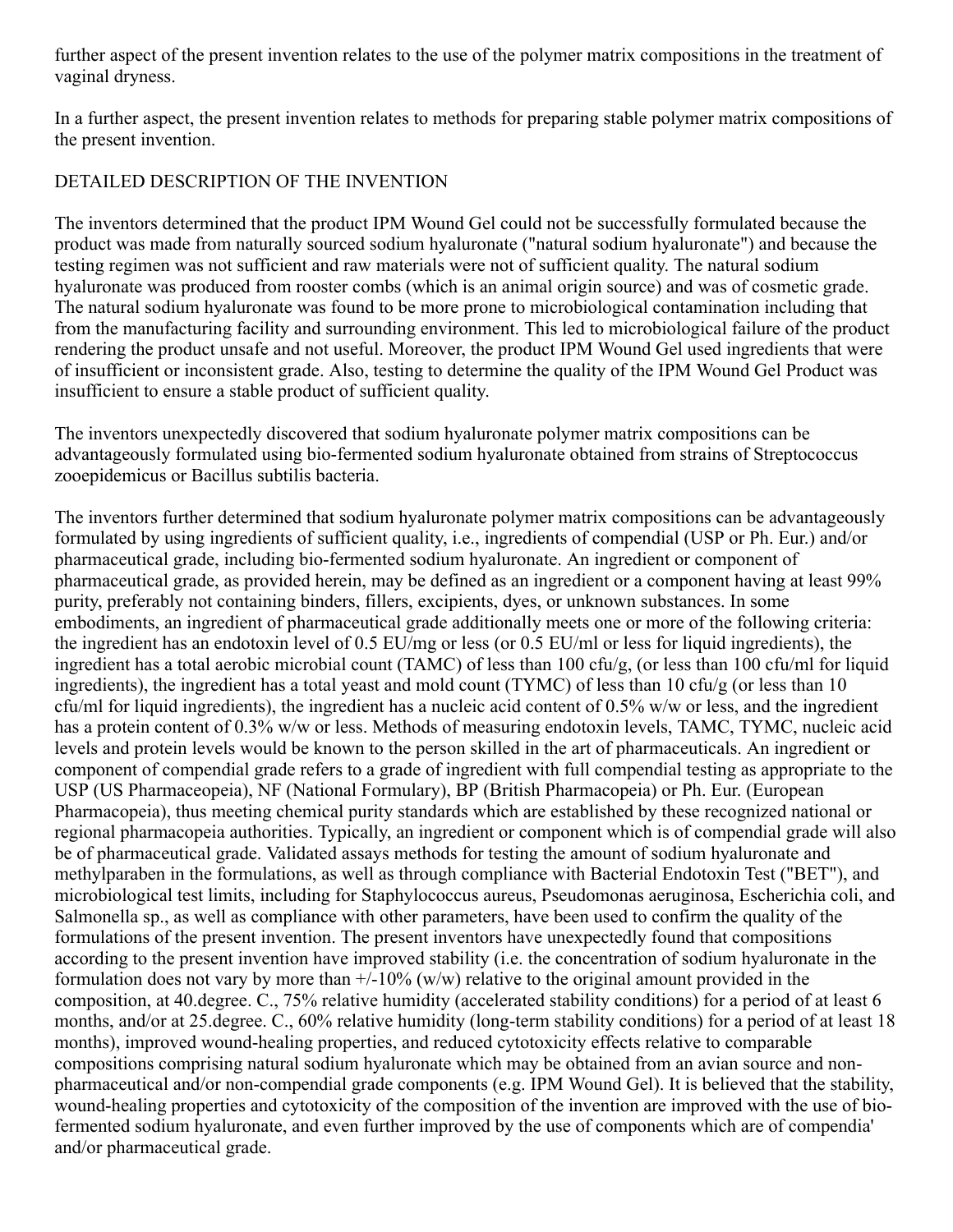The inventors further developed a process for formulating a polymer matrix composition containing a high concentration (i.e., between about 1.5% w/w to about 3.5% w/w) of sodium hyaluronate and produced a stable polymer matrix composition containing a high concentration of sodium hyaluronate according to the present invention. Additionally, provided herein is a formulation obtained by the process.

In some embodiments, the process comprises the steps: a) Adding methylparaben to water and mixing to produce a methylparaben solution, b) Adding bio-fermented sodium hyaluronate to the methylparaben solution and mixing to produce a sodium hyaluronate solution, c) Separately dissolving the non-ionic polymer, optionally hydroxycellulose, in water to produce a non-ionic polymer solution, d) Combining the sodium hyaluronate solution with the non-ionic polymer solution and mixing to produce a homogenous sodium hyaluronate nonionic polymer solution, e) Adding polyethylene glycol to the sodium hyaluronate non-ionic polymer solution and mixing to form the polymer matrix composition. Typically, the polymer matrix composition obtained by the method comprises from about 1.5% w/w/ to about 3.5% w/w bio-fermented sodium hyaluronate and from about 0.1% w/w to about 2.0% w/w non-ionic polymer, in addition to polyethylene glycol, methylparaben and water. The method may further comprise a step of adding at least one active ingredient selected from: pantothenic acid, diclofenac sodium, niacin and glycerin.

Each of the components used in the process may be of compendial grade and/or pharmaceutical grade as defined herein. Preferably, all the components of the composition are of compendial grade and/or pharmaceutical grade. Each of the components may also be provided in the amounts defined herein and may have the properties (e.g. purity) defined herein.

Sodium hyaluronate (CAS Number: 9067-32-7, molecular formula [C.sub.14H.sub.20N.sub.11Na].sub.n) consists of a linear polysaccharide, whose basic unit is a disaccharide of D-glucuronic acid and N-acetyl-Dglucosamine linked by a glucuronidic (1-3) bond. The disaccharides units are linearly polymerized by hexosaminidic (1-4) linkages, as shown in Formula 1:

#### ##STR00001##

Sodium hyaluronate is a white or almost white, very hygroscopic powder or fibrous aggregate. It is odorless and the pH of the 5% solution is in the range of 5.0-8.5. Sodium hyaluronate is easily soluble in cold water and insoluble in organic solvents. Sodium hyaluronate of high quality, i.e., BET.ltoreq.0.5 EU/g microbial quality, may be obtained from commercial suppliers.

The process of obtaining bio-fermented sodium hyaluronate can vary, but in general, the preparation involves the following steps: fermenting selected Streptococcus zooepidemicus bacterial strains; selecting the sodium hyaluronate crude product obtained from fermentation; purifying the crude product by filtration; precipitating sodium hyaluronate with an organic solvent; and drying. Bio-fermented sodium hyaluronate obtained from Streptococcus zoopidemicus is available commercially from suppliers such as QUFU, Freda, and Contipro.

As an example, U.S. Pat. No. 4,517,295 to Bracke et al. discloses the preparation of hyaluronic acid in high yield from Streptococcus bacteria by fermenting the bacteria under anaerobic conditions in a CO.sub.2 enriched growth medium, separating the bacteria from the resulting broth and isolating the hyaluronic acid from the remaining constituents of the broth. Separation of the microorganisms from the hyaluronic acid is facilitated by killing the bacteria with trichloroacetic acid. After the removal of the bacteria cells and concentration of the higher molecular weight fermentation products, the hyaluronic acid is isolated and purified by precipitation, resuspension and re-precipitation.

One particular fraction of bio-fermented sodium hyaluronate that exhibits excellent matrix formation according to the present invention is sodium hyaluronate having an average molecular weight between about 600,000 Daltons to about 800,000 Daltons. Bio-fermented sodium hyaluronate having an average molecular weight of 500,000 to 1,000,000 Daltons has also been found to be acceptable in the formulations of the present invention.

In addition to bio-fermented sodium hyaluronate, polymer matrix formulations of the present invention include a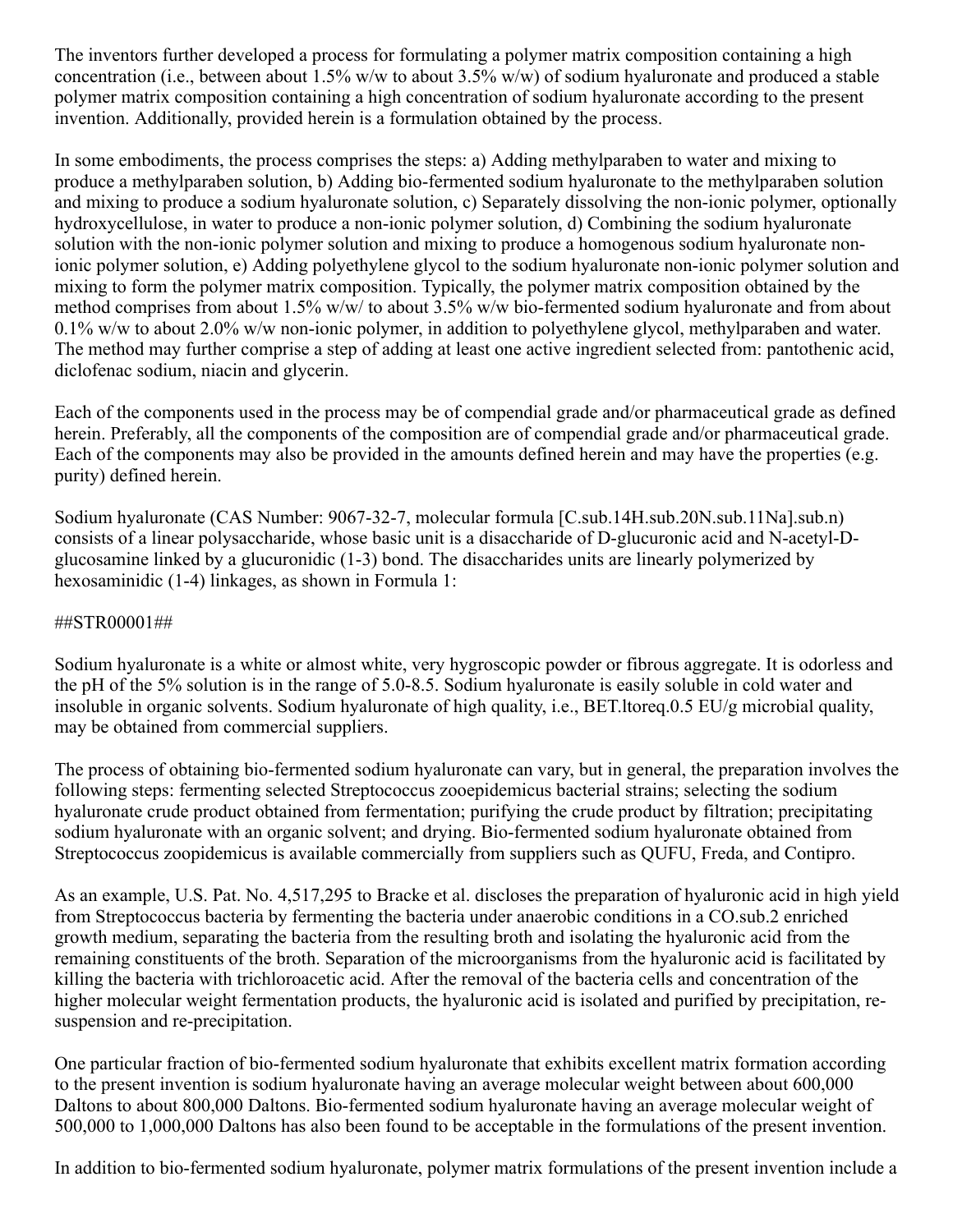non-ionic polymer. Non-ionic polymers suitable for use in formulations of the present invention include polyvinylpyrrolidones, poloxamers, copovidone, polyvinyl alcohol, cellulose derivatives, sorbitol based polymers, locus bean gum, guar gum, maltodextrin, vinyl pyrrolidone copolymers, polyacrylamides, polyethylene oxide copolymers, neutralized polyacrylic acids, polysorbates, ethoxylates, polyalcohols, polyethylene glycol, methoxy methoxypolyethylene glycol (MPEG) and alpha, omega-dialkyl-ethoxylates, or mixtures thereof.

Polyvinylpyrrolidones suitable for use with the present invention include PVP K-90, PVP K-17, and polyvinyl pyrrolidone-vinyl acetate (PVP-VA) copolymer.

Cellulose derivatives suitable for use with the present invention include hydroxyethylcellulose, hydroxypropylmethylcellulose, ethyl(hydroxyethyl)cellulose, and methyl cellulose.

Sorbitol based polymers suitable for use with the present invention include Neosorb.

Polyacrylic acids suitable for use with the present invention include, but not limited to neutralized Carbopol 980, Carbopol 940 and Carbomer 981 (Old type Carbomer 941).

Polysorbates suitable for use with the present invention include Polysorbate 20 (USP/Ph. Eur.), Polysorbate 21, Polysorbate 40 (USP/Ph. Eur.), Polysorbate 60 (USP/Ph. Eur.), Polysorbate 61, Polysorbate 65, Polysorbate 80 (USP/Ph. Eur.), Polysorbate 81, Polysorbate 85, and Polysorbate 120.

Hydroxyethylcellulose ("HEC") is a particularly preferred non-ionic polymer for use with the present invention.

It is believed that there are many such non-ionic polymers that can be used to successfully form the polymer matrix formulations of the present invention. As such, included in the present invention are any non-ionic polymers that can successfully form a polymer matrix with sodium hyaluronate.

Other suitable ingredients for use in the manufacture of the polymer matrix compositions of the present invention include stabilizers and fillers such as methylparaben, benzyl alcohol, polyethylene glycol, methoxypolyethylene glycol, and purified water. Preferably, ingredients used in the bio-fermented sodium hyaluronate polymer matrix compositions of the present invention conform to the compendial standards (USP or Ph. Eur.)

In a preferred embodiment, the bio-fermented sodium hyaluronate used in the compositions of the present invention is of compendial or pharmaceutical grade quality. More preferably, all raw materials used in the formulations of the present invention are of high microbiological quality (i.e. of compendial and/or pharmaceutical grade). In contrast, in the IPM Wound Gel comprising sodium hyaluronate of animal origin, the individual components do not meet the compendial and/or pharmaceutical grade standards. The following Table 1 compares the changes made in specifications of raw materials from the formulation used in the product IPM Wound Gel to the formulation of the present invention.

TABLE-US-00001 TABLE 1 Changes to specifications of raw materials used in the formulation of the present invention in comparison to those used in the product IPM Wound Gel. Sodium hyaluronate bio-fermented IPM Wound Gel formulation of the present invention Sodium hyaluronate Grade: Cosmetic grade Grade: Pharmaceutical grade (Ph. Eur.) Nucleic acid: .ltoreq.0.5% (Ph. Eur.) Protein content .ltoreq.5% Protein content .ltoreq.0.3% (Ph. Eur.) TYMC .ltoreq.50 cfu TYMC .ltoreq.10 cfu/g (Ph. Eur.) (colony forming units)/g E. coli: Negative Staphylococcus aureus: Absence (Ph. Eur.) Pseudomonas aeruginosa: Absence (Ph. Eur.) Escherichia coli: Absence (Ph. Eur.) Salmonella sp.: Absence (Ph. Eur.) Bacterial Endotoxin Test (BET) .ltoreq.0.5 IU/mg Hydroxyethylcellulose (HEC) TAMC (Total Aerobic TAMC <100 cfu/g (USP/Ph. Eur.) Microbial Count) <1000 cfu/g Polyethylene Glycol 200 (PEG 200) PEG 200 or PEG 400 PEG 200 Limit of ethylene glycol and diethylene glycol (combined): .ltoreq.0.25% w/w (USP) -- TAMC <100 cfu/mL (USP) TYMC .ltoreq.10 cfu/mL (USP) Methylparaben TAMC <100 cfu/mL (USP/Ph. Eur.) TYMC .ltoreq.10 cfu/mL (USP/Ph. Eur.) Purified water TAMC <100 cfu/mL (USP/Ph. Eur.) BET <0.25 EU/mL (USP/Ph. Eur.)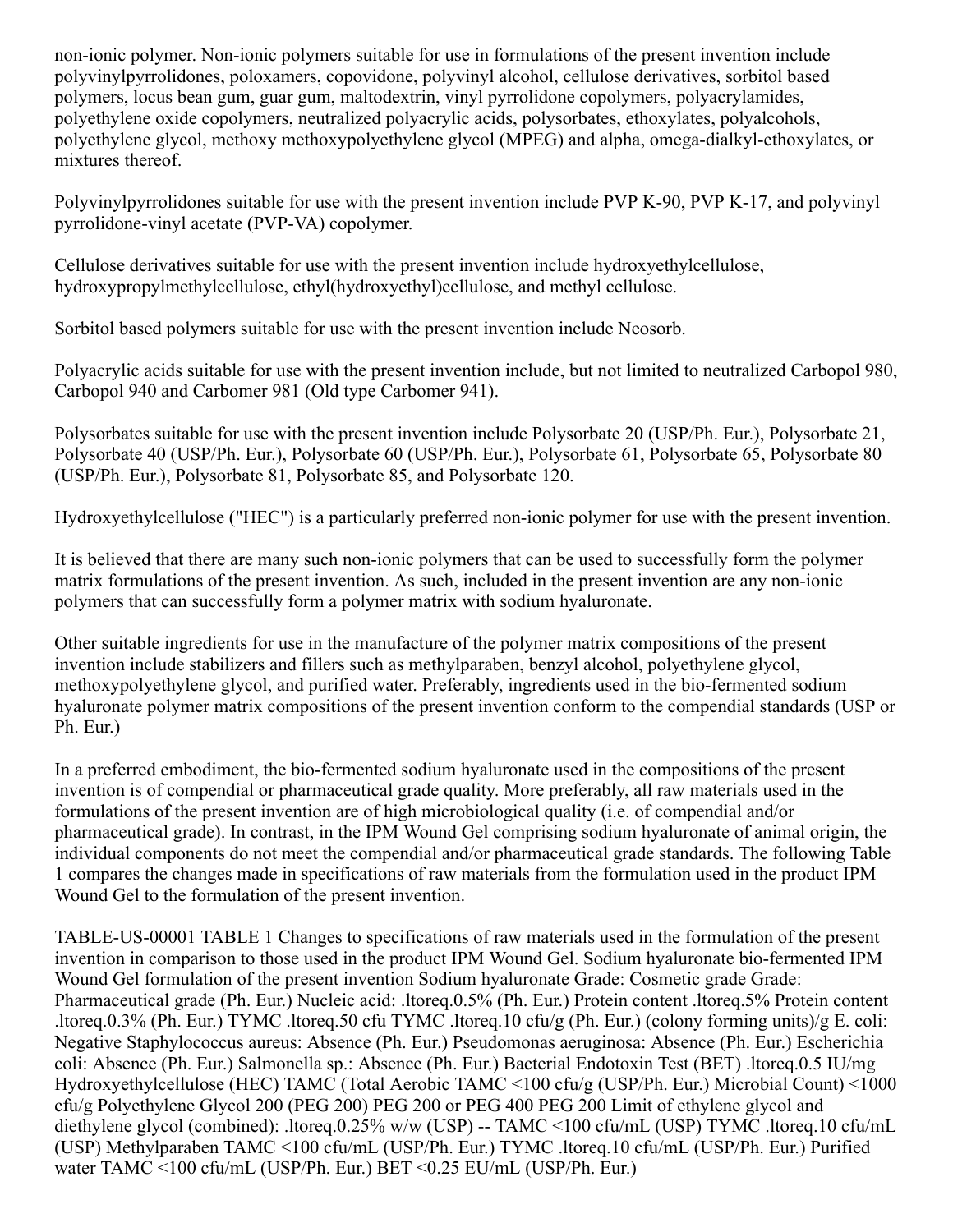The grade of PEG used with IPM Wound Gel was intermittently PEG 400 which may have reduced the stability of the product. The matrix formed was less stable than the formulation of the present invention. The PEG used with the preferred embodiment of formulations of the present invention is of better purity in that the restricted substances, namely, ethylene glycol and diethylene glycol are well controlled.

Optionally, the PEG used in formulations of the present invention and specifically, in the methods of preparing the formulations, comprises ethylene glycol and diethylene glycol in a combined amount of less than 0.25% w/w. Preferably, the average molecular weight (mass average and/or number average) of the PEG used in formulations of the present invention and in the methods of preparing the compositions, is 200 Da. (This is referred to hereinafter as "PEG 200 grade".) In some embodiments, the average molecular weight (mass average and/or number average) of the PEG is not less than 190 or more than 210. In some embodiments, the amount of PEG having a molecular weight of at least 400 Da is less than 5, 4, 3, 2 or 1 weight % by total weight of the PEG. In some embodiments, the PEG is present in the formulations in an amount of from about 0.5% to about 10% w/w, or from about 1% to about 5% w/w, or from about 2% to about 4% w/w, or about 3% w/w.

Sodium hyaluronate used with the IPM Wound Gel was of cosmetic grade and did not meet compendial and/or pharmaceutical grade requirements as defined herein. In the preferred embodiment, the present invention uses sodium hyaluronate of pharmaceutical grade and/or compendial grade with consistent quality. Preferably, the sodium hyaluronate has a low content of nucleic acid and protein (e.g. a nucleic acid content of 0.5% w/w/ or less and/or a protein content of 0.3% w/w or less). In the preferred embodiment of the present invention, the TYMC microbial count is better controlled (e.g. 10 cfu/g or less), and all the specified microorganisms are tested for their absence. Additionally, in the preferred embodiment of the present invention, BET is tested and is 0.5 EU/mg or less, and the protein content of sodium hyaluronate has been significantly reduced (e.g. from 5% w/w or less for IPM Wound Gel to 0.3% w/w or less for the preferred embodiment of the present invention).

In regard to HEC used in the preferred embodiment of the present invention, there is a better control of microbial count (e.g. the HEC has a TAMC of less than 100 cfu/g) than with the HEC used with IPM Wound Gel (e.g. the HEC has a TAMC of less than <1000 cfu/g) provided by the raw material supplier. Hence the formulation of the present invention in the preferred embodiment was found to be significantly better quality.

In the preferred embodiment of the present invention, methylparaben raw material is tested for TAMC and TYMC tests to ensure that only good quality raw material is used in the manufacture of the formulation in the preferred embodiment of the present invention. For example, the TAMC and TYMC of the methylparaben is preferably 10 cfu/ml or less. The methylparaben may be present in the formulations of the present invention in an amount of from about from about 0.01 to about 0.3% w/w, from about 0.1 to about 0.3% w/w or about 0.2% w/w.

Additionally, in the preferred embodiment of the present invention, purified water is better controlled microbiologically by performing additional tests TAMC and BET. For example, the TAMC of water is 100 cfu/ml or less, and/or the BET of water is 0.25 EU/ml or less.

The bio-fermented sodium hyaluronate polymer matrix formulation is a clear viscous, odorless, aqueous gel composed principally of sodium hyaluronate, a derivative salt of hyaluronic acid. The formulation of biofermented sodium hyaluronate is a polymer matrix made up of negatively charged polymer, namely, sodium hyaluronate, and a non-ionic polymer, such as HEC. In other words, sodium hyaluronate (as a negatively charged polymer) forms part of the polymer matrix in combination with a non-ionic polymer, such as HEC, and it helps to maintain the moist environment through the matrix.

The concentration of sodium hyaluronate in the polymer matrix is from about 1.5% to about 3.5% w/w, or from about 2% to about 3% w/w, or from about 2.3% to 2.7% w/w, or about 2.5% w/w. The concentration of the nonionic polymer, other than HEC, is from about 0.1% w/w to about 2.0% w/w, preferably from about 0.5% to 1.5% w/w, and more preferably, from about 0.7% w/w to about 1.3% w/w. In some embodiments, the non-ionic polymer is present in an amount of about 1% w/w. The concentration of HEC may be from about 0.1% w/w to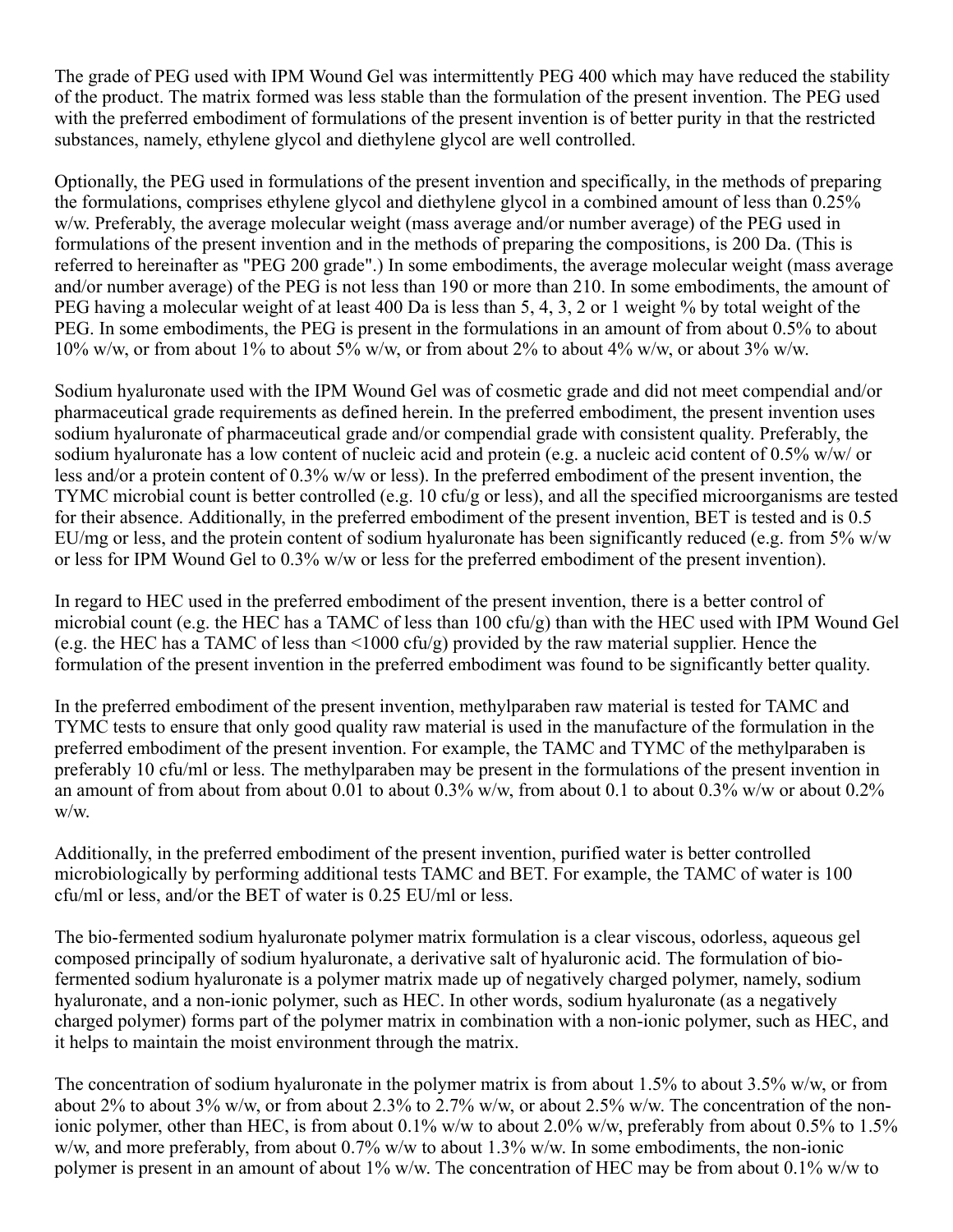about 2.0% w/w, or from about 0.1% w/w to about 1.5% w/w, preferably from about 0.5% to 1.5% w/w, and more preferably, from about 0.7% w/w to about 1.3% w/w.

Preferably, non-ionic polymers such as HEC are of compendial or pharmaceutical grade, as defined above. Where non-ionic polymers are not available in compendial or pharmaceutical grade, non-ionic polymers of best available quality should be used.

The viscosity of bio-fermented sodium hyaluronate polymer matrix formulation should be in the acceptable limits or range so that the matrix is stable and is easy to apply on the skin, wound, or other tissue. The formulation should also have a viscosity that can be handled easily during manufacturing and filling. The viscosity range has been investigated. It was determined that the formulation of the present invention should have a viscosity of about 10,000 to 50,000 cps (cP) when tested at room temperature (23.degree. C., 77.degree. F.). The therapeutically useful pH range of the formulation was set at 5.0 to 7.0.

In a preferred embodiment, the polymer matrix composition of the present invention may comprise biofermented sodium hyaluronate in an amount of from about 2.3 to about 2.7% w/w, non-ionic polymer, preferably hydroxycellulose, in an amount of from about 0.5 to about 1.5% w/w, polyethylene glycol in an amount of from about 1 to about 4% w/w, and methylparaben in an amount of from about 0.1 to about 0.3% w/w.

Most preferably, the bio-fermented sodium hyaluronate polymer matrix formulation comprises sodium hyaluronate (2.5%, w/w), HEC (1% w/w), methylparaben (0.2% w/w), polyethylene glycol (3%, w/w) and purified water, USP (approx. 93%, w/w). In preferred embodiments, all the components/ingredients are of compendial grade and/or pharmaceutical grade as defined herein. The test results found that in a particular embodiment, the average viscosity of this bio-fermented sodium hyaluronate formulation is 30,000 cps, i.e. exactly in the middle of the range (10,000-50,000 cps), at room temperature. It is well known that molecular weight of sodium hyaluronate and concentration of sodium hyaluronate have a direct effect on the viscosity of the product.

The solutions used to prepare the gels of the present invention may be prepared in a variety of ways. The nonionic polymer such as HEC may be dissolved in water, mixed with anionic or negatively charged sodium hyaluronate solution to form the sodium hyaluronate/non-ionic polymer matrix, and then the optional active ingredient may be added or loaded to the system.

The preparation procedure may involve dissolving a non-ionic polymer such as HEC in water at a low speed (from about 25 rpm to less than about 400 rpm) to medium speed (from about 400 rpm to less than about 2000 rpm) for a few hours (about 1 to about 2 hours).

Separately, sodium hyaluronate may be slowly added to water while stirring at high speed, followed by stirring at medium speed (from about 400 rpm to less than about 2000 rpm) for a few hours (about 2 hours), followed by stirring at low speed from about 25 rpm to less than about 400 rpm for a long duration (overnight, or about 8 hours to about 15 hours) until all of the sodium hyaluronate polymer has dissolved into the mixture and a crystal-clear viscous solution has formed.

The non-ionic polymer such as HEC solution may be added to the sodium hyaluronate solution and mixed at medium speed (from about 400 rpm to less than about 2000 rpm) followed by mixing at low to medium speed (from about 25 rpm to less than about 2000 rpm) for a long period (from about 4 hours to about 15 hours) until a homogenous solution is produced.

Conventional pharmaceutically acceptable emulsifiers, suspending agents, solvents (such as polyethylene glycol 200), antioxidants (such as sodium meta-bisulfate) and preservatives (such as benzyl alcohol, methylparaben) may then be added to this system.

When formulated with an active ingredient as a system for transdermal or sustained release of the active ingredient, using safe techniques, the active ingredient (e.g., 3% diclofenac sodium) may be slowly added to the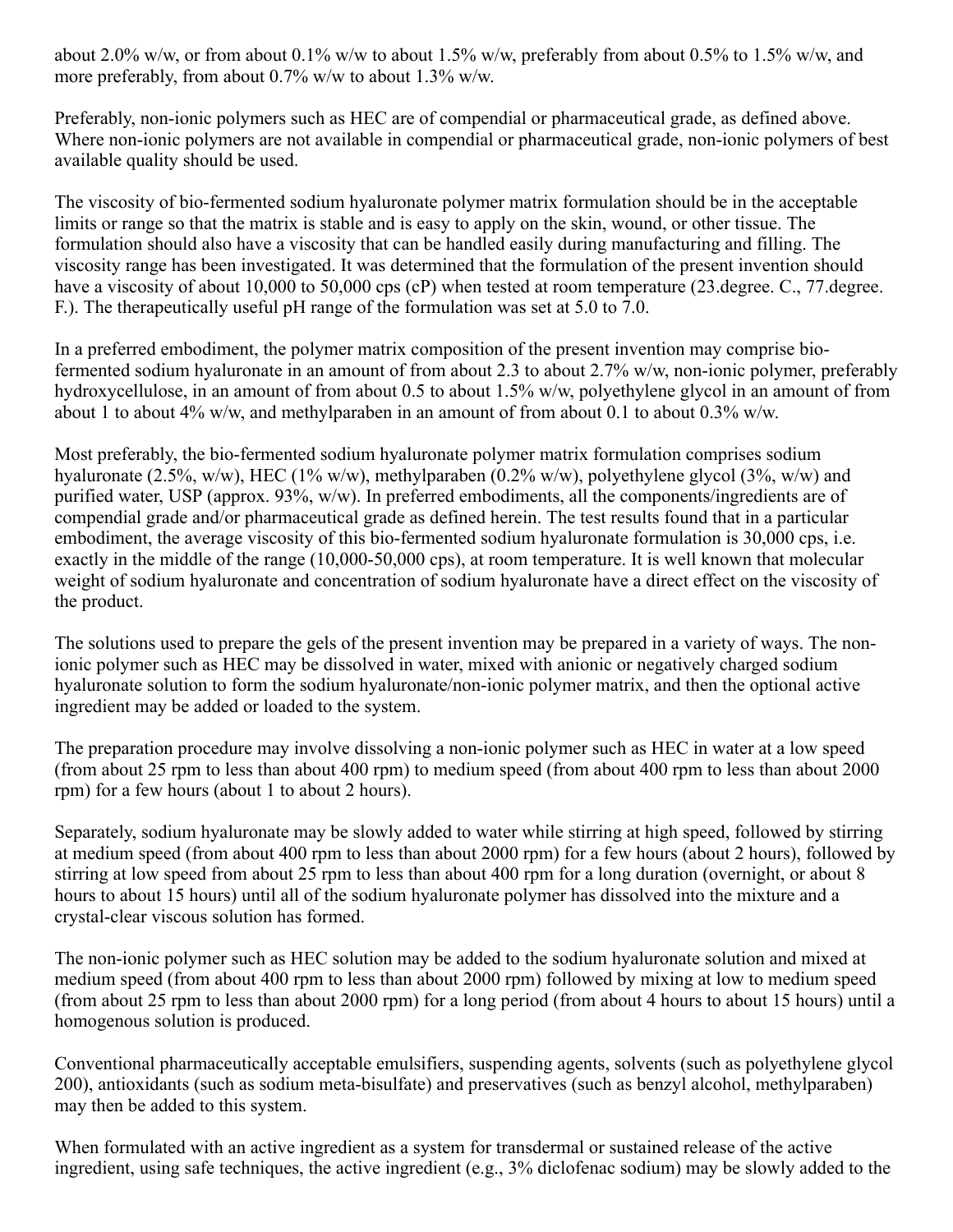above sodium hyaluronate/non-ionic polymer matrix mixture while increasing the speed to high speed (from about 2000 rpm to about 3000 rpm), and the addition of the entire quantity of the active ingredient should be completed within a short duration (about 15 minutes).

Once all the components are blended together, such as by mixing at low speed (from about 25 rpm to less than about 400 rpm) to medium speed (from about 400 rpm to less than about 2000 rpm) for about 2 hours to about 20 hours, the system is filled into tubes. The resulting system is clear to slightly hazy, colourless, viscous, odorless gel which are found to be stable on storage for a few years (from 18 months to 4 years).

Preferably, a bio-fermented sodium hyaluronate polymer matrix formulation according to the invention is prepared as follows. First, add methylparaben to water in a suitable container and mix at medium speed (from about 400 rpm to less than about 2000 rpm) for few hours (about 2 hours). Ensure that methylparaben is completely dissolved. Then slowly add sodium hyaluronate in a steady flow to the mixture gradually increasing the stirring speed from medium speed (from about 400 rpm to less than about 2000 rpm) to high speed (from about 2000 rpm to less than about 3000 rpm) as the mixture thickens and the spin stays while charging sodium hyaluronate in a suitable container (for about 1 hour). Mix for few hours (about 2 hours) at medium speed (from about 400 rpm to less than about 2000 rpm). Continue the mixing at low speed (from about 25 rpm to less than about 400 rpm) for long duration (about 8 hours) until all of the sodium hyaluronate polymer has dissolved into the mixture and a crystal-clear viscous solution has formed.

In a separate container dissolve the HEC (e.g. 1%) in purified water while stirring at medium speed (from about 400 rpm to less than about 2000 rpm) and mix well. Continue stirring for a few hours (from about 1 to about 2 hours).

The resulting HEC solution is added to the sodium hyaluronate solution and mixed at medium speed (from about 400 rpm to less than about 2000 rpm) followed by low speed (from about 25 rpm to less than about 400 rpm) for a long period (about 4 hours) until a homogenous solution is produced.

Add polyethylene glycol into the mixture while mixing at a medium speed (from about 400 rpm to less than about 2000 rpm). Continue mixing at medium speed for about 1 hour. Reduce the speed and continue mixing at low speed (from about 25 rpm to less than about 400 rpm) for a few hours (minimum of about 3 hours). The bulk gel may then be filled in tubes or bottles and capped.

Further provided is a polymer matrix composition obtained by this method.

In some embodiments, the formulations of the invention as defined herein further comprise an active ingredient. Thus, the methods of preparing the formulations defined herein may comprise a further step of adding an active ingredient.

For example, specifically provided is a stable polymer matrix composition comprising 1.5% w/w bio-fermented sodium hyaluronate, 1.0% w/w hydroxyethylcellulose, 3.0% w/w polyethylene glycol, 0.2% w/w methylparaben, 1.5% w/w pantothenic acid, and water. Preferably, each component is of compendial grade and/or of pharmaceutical grade. More preferably, the bio-fermented sodium hyaluronate is of pharmaceutical grade according to the European Pharmacopoeia, has nucleic acid content of less than or equal to 0.5%, has protein content of less than or equal to 0.3%, TYMC of less than or equal to 10 cfu/g, BET score of less than or equal to 0.5 IU/mg, and tests absent for Staphylococcus aureus, Pseudomonas aeruginosa, Escherichia coli, and Salmonella sp.; the hydroxyethylcellulose has a TAMC of less than 100 cfu/g; the polyethylene glycol is of PEG 200 grade and has a combined ethylene glycol and diethylene glycol content of less than or equal to 0.25%, TAMC of less than 100 cfu/mL and TYMC of less than or equal to 10 cfu/mL; the methylparaben has a TAMC of less than 100 cfu/mL and TYMC of less than or equal to 10 cfu/mL; and the water is purified having a TAMC of less than 100 cfu/mL and a BET score of less than 0.25 EU/mL.

A method of making such a composition comprises the steps: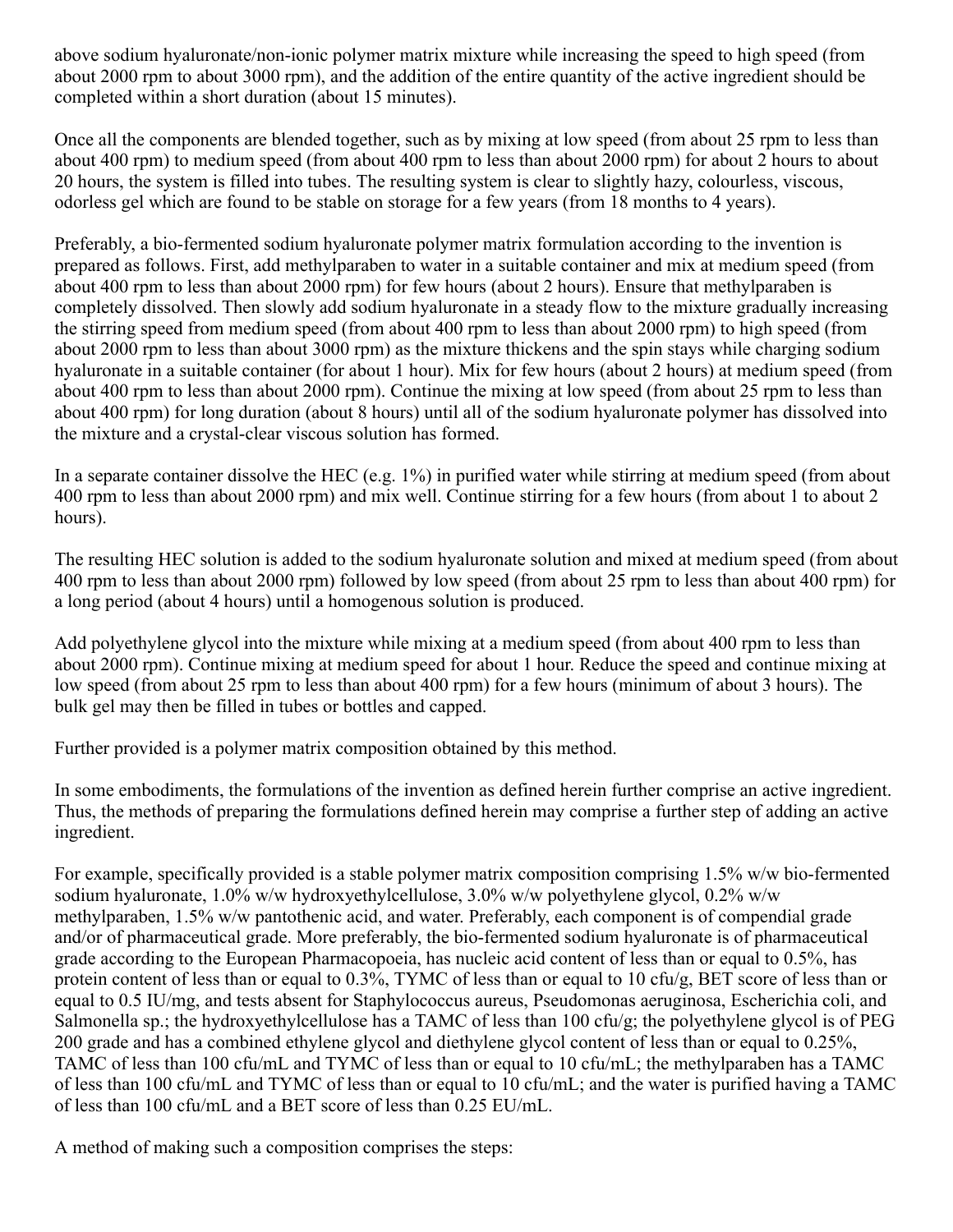Adding methylparaben to water and mixing at medium speed for about 2 hours until completely dissolved to produce a methylparaben solution;

Adding bio-fermented sodium hyaluronate to the methylparaben solution in a steady flow gradually increasing the stirring speed from medium to high as the mixture thickens and the spin stays while charging sodium hyaluronate;

Mixing for about 2 hours at medium speed followed by mixing at low speed about 8 hours to 15 hours;

Separately, dissolving hydroxyethylcellulose in water while stirring at medium speed and mixing well;

Stirring the hydroxyethylcellulose mixture for about 1 to about 2 hours to produce a hydroxyethylcellulose solution;

Adding the hydroxyethylcellulose solution to the sodium hyaluronate solution;

Mixing at medium speed until a homogenous solution is produced, followed by mixing at medium speed about 8 hours to 15 hours;

Adding polyethylene glycol into the sodium hyaluronate hydroxyethylcellulose solution while mixing at a medium speed for about 1 hour; and

Adding pantothenic acid and mixing well at medium speed for about 2 hours until dissolved and the gel is homogenous. "Low", "medium" and "high" speeds are as defined above. Further provided is a polymer matrix composition obtained by this method.

The stable polymer matrix composition comprising 1.5% w/w bio-fermented sodium hyaluronate, 1.0% w/w hydroxyethylcellulose, 3.0% w/w polyethylene glycol, 0.2% w/w methylparaben, 1.5% w/w pantothenic acid, and water as defined herein or obtained by the method described herein may be used in the treatment for damaged skin and/or in the treatment of atopic dermatitis.

Further provided is a stable polymer matrix composition comprising: 2.3% w/w bio-fermented sodium hyaluronate, 0.7% w/w hydroxyethylcellulose, 10% w/w methoxypolyethylene glycol, 0.3% w/w methylparaben, 3.0% w/w dicloflenac sodium, and water. Preferably, each component is of compendial grade or pharmaceutical grade. More preferably, the bio-fermented sodium hyaluronate is of pharmaceutical grade according to the European Pharmacopoeia, has nucleic acid content of less than or equal to 0.5%, has protein content of less than or equal to 0.3%, TYMC of less than or equal to 10 cfu/g, BET score of less than or equal to 0.5 IU/mg, and tests absent for Staphylococcus aureus, Pseudomonas aeruginosa, Escherichia coli, and Salmonella sp.; the hydroxyethylcellulose has a TAMC of less than 100 cfu/g; the methoxypolyethylene glycol is of USP compedial grade; the methylparaben has a TAMC of less than 100 cfu/mL and TYMC of less than or equal to 10 cfu/mL; and the water is purified having a TAMC of less than 100 cfu/mL and a BET score of less than 0.25 EU/mL.

A method of making such a composition comprises the steps:

Adding methylparaben to water and mixing at medium speed for about 2 hours until completely dissolved to produce a methylparaben solution;

Adding bio-fermented sodium hyaluronate to the methylparaben solution in a steady flow gradually increasing the stirring speed from medium to high as the mixture thickens and the spin stays while charging sodium hyaluronate;

Mixing for about 2 hours at medium speed followed by mixing at low speed for about 8 hours until all of the sodium hyaluronate has dissolved to produce a sodium hyaluronate solution;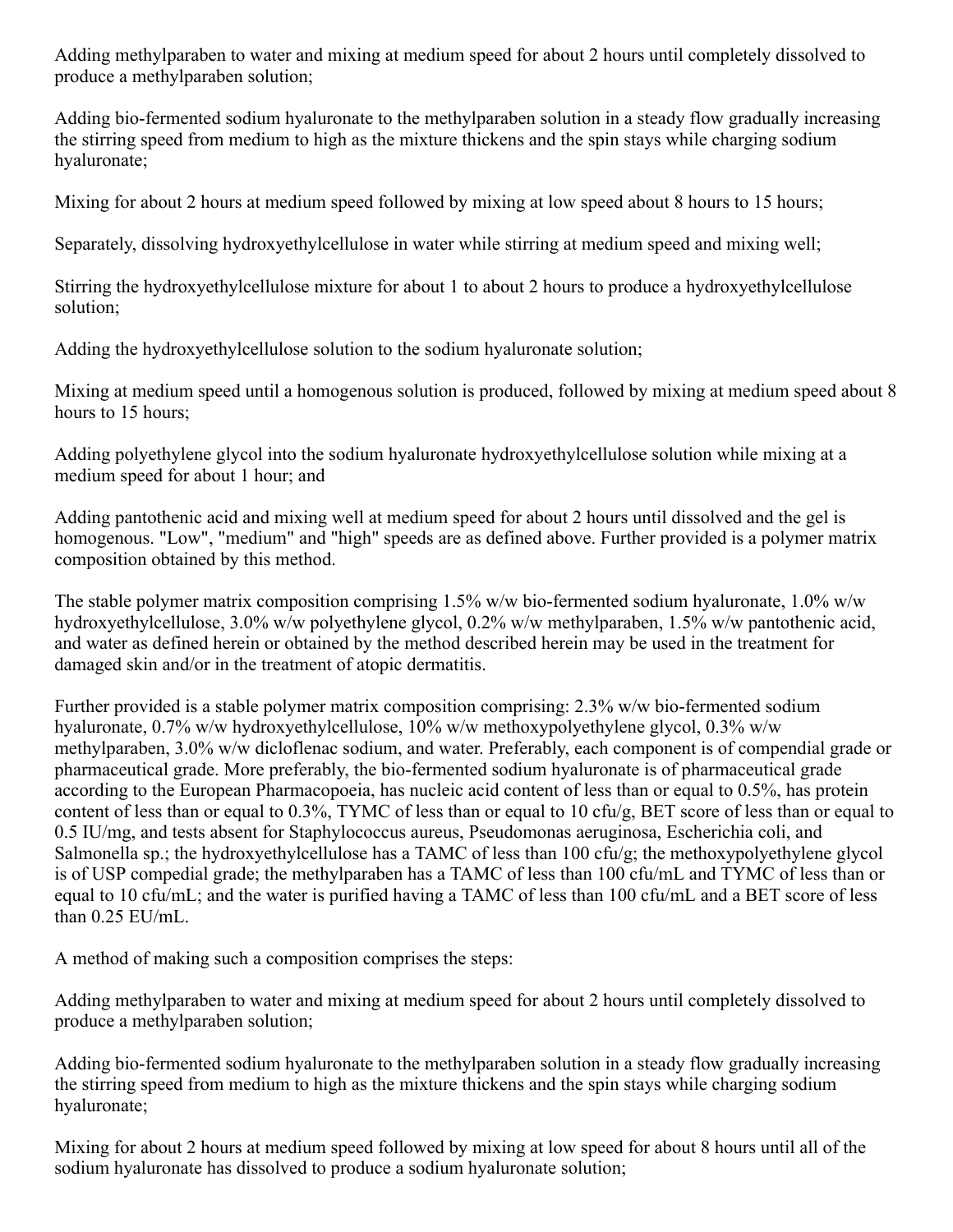Separately, dissolving hydroxyethylcellulose in water while stirring at low to medium speed and mixing well;

Stirring the hydroxyethylcellulose mixture for about 1 to 2 hours to produce a hydroxyethylcellulose solution;

Adding the hydroxyethylcellulose solution to the sodium hyaluronate solution;

Mixing at medium speed for about 10 to about 15 hours until a homogenous solution is produced;

Adding methoxypolyethylene glycol into the sodium hyaluronate hydroxyethylcellulose solution while mixing at a high speed;

Mixing at medium speed for about 3 to about 4 hours; and

Over a period of about 15 minutes, slowly adding diclofenac sodium while mixing at high speed; and

Mixing at medium speed for about 15 to 20 hours. "Low", "medium" and "high" speeds are as defined above. Further provided is a polymer matrix composition obtained by this method.

The stable polymer matrix composition comprising: 2.3% w/w bio-fermented sodium hyaluronate, 0.7% w/w hydroxyethylcellulose, 10% w/w methoxypolyethylene glycol, 0.3% w/w methylparaben, 3.0% w/w dicloflenac sodium, and water as defined herein or obtained by the method defined herein, may be used to treat actinic keratosis and/or to treat musculoskeletal pain.

Further provided is a stable polymer matrix composition comprising: 1.5% w/w bio-fermented sodium hyaluronate, 0.7% w/w hydroxyethylcellulose, 3% w/w polyethylene glycol, 0.2% w/w methylparaben, 0.85% w/w niacin, 3% w/w glycerin, and water. Preferably, each component is of compendial grade or pharmaceutical grade. More preferably, the bio-fermented sodium hyaluronate is of pharmaceutical grade according to the European Pharmacopoeia, has nucleic acid content of less than or equal to 0.5%, has protein content of less than or equal to 0.3%, TYMC of less than or equal to 10 cfu/g, BET score of less than or equal to 0.5 IU/mg, and tests absent for Staphylococcus aureus, Pseudomonas aeruginosa, Escherichia coli, and Salmonella sp., the hydroxyethylcellulose has a TAMC of less than 100 cfu/g; the polyethylene glycol is of PEG 200 grade and has a combined ethylene glycol and diethylene glycol content of less than or equal to 0.25%, TAMC of less than 100 cfu/mL and TYMC of less than or equal to 10 cfu/mL; the methylparaben has a TAMC of less than 100 cfu/mL and TYMC of less than or equal to 10 cfu/mL; the water is purified having a TAMC of less than 100 cfu/mL and a BET score of less than 0.25 EU/mL.

A method of making such a composition comprises the steps:

Adding methylparaben to water and mixing at medium speed for about 2 hours until completely dissolved to produce a methylparaben solution;

Slowly adding bio-fennented sodium hyaluronate to the methylparaben solution in a steady flow while gradually increasing the stirring speed from medium to high as the mixture thickens and the spin stays while charging sodium hyaluronate;

Mixing for about 2 hours at medium speed following by mixing at low speed about 8 hours to 15 hours until all of the sodium hyaluronate has dissolved to produce a sodium hyaluronate solution;

Separately, dissolving hydroxyethylcellulose in water while stirring at low to medium speed and mixing well;

Stirring the hydroxyethylcellulose mixture for about 1 to about 2 hours to produce a hydroxyethylcellulose solution;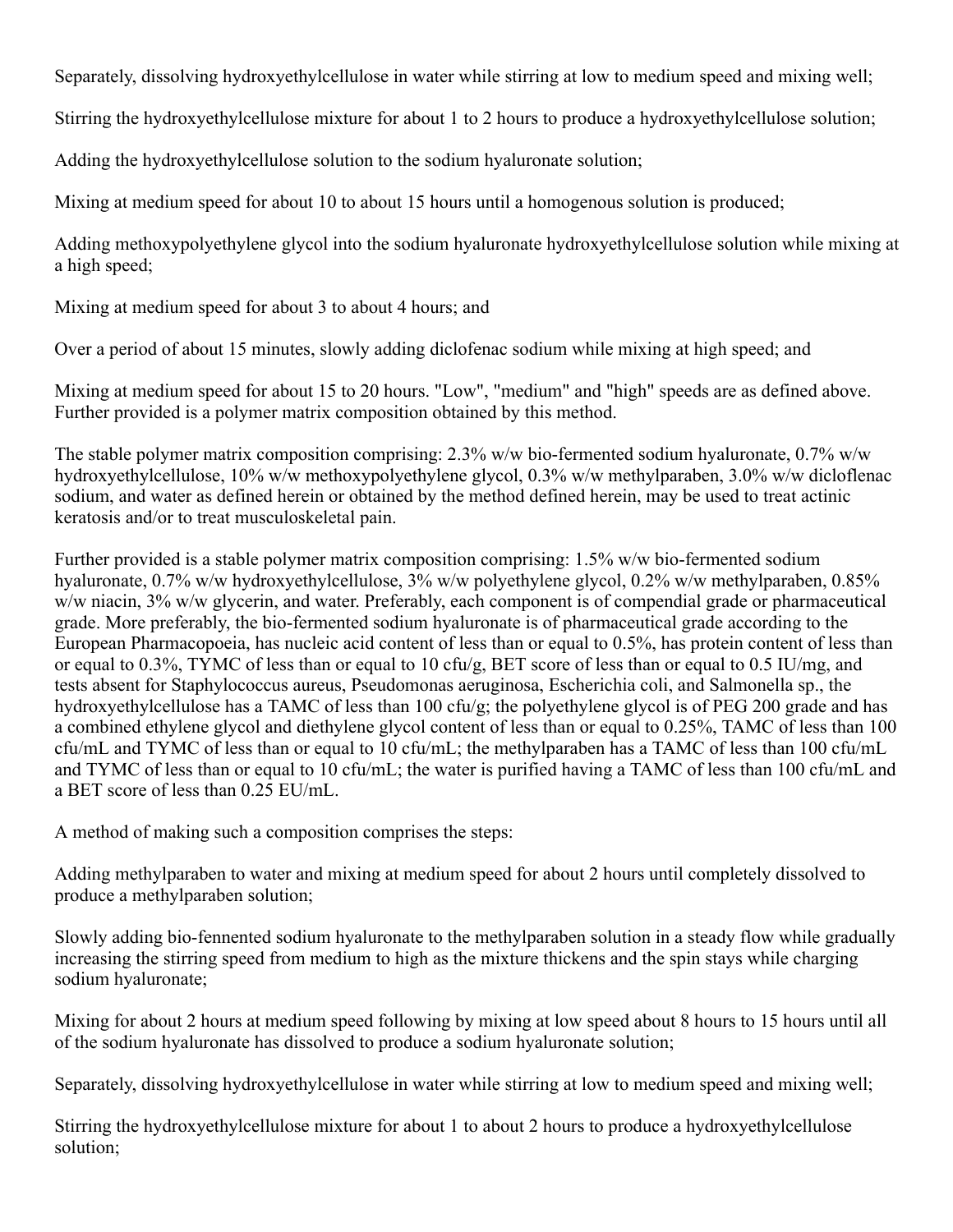Adding the hydroxyethylcellulose solution to the sodium hyaluronate solution;

Mixing at medium speed about 8 hours to 15 hours to produce a homogenous sodium hyaluronate hydroxyethylcellulose solution;

Adding polyethylene glycol into the sodium hyaluronate hydroxyethylcellulose solution;

Mixing at medium speed for about 2.5 hours;

Adding niacin and glycerin; and

Stirring at low speed for about 2 hours. "Low", "medium" and "high" speeds are as defined above. Further provided is a polymer matrix composition obtained by this method.

The stable polymer matrix composition comprising 1.5% w/w bio-fermented sodium hyaluronate, 0.7% w/w hydroxyethylcellulose, 3% w/w polyethylene glycol, 0.2% w/w methylparaben, 0.85% w/w niacin, 3% w/w glycerin, and water, as defined herein or obtained by the method defined above may be used in the in the treatment of vaginal dryness.

The polymer matrix compositions formulated with bio-fermented sodium hyaluronate of the present invention can be used in the manufacture of pharmaceutical compositions, medical device compositions, natural health product compositions, and dietary supplement compositions. In topical applications, the polymer matrix compositions of the present invention serve to maintain moist wound environment. The maintenance of a moist wound environment is widely recognized to positively contribute to wound healing process and relief from certain dermatological conditions. The polymer matrix compositions formulated with bio-fermented sodium hyaluronate of the present invention may be used for topical applications or transdermal applications. For example, the polymer matrix compositions formulated with bio-fermented sodium hyaluronate of the present invention may be used for topical application in the treatment of many types of ulcers (wounds), including venous stasis, diabetic wounds and diabetic ulcers, and post-operative incisions, and in anti-aging treatments. The invention has shown to be especially effective in hard-to-heal wounds. In particular, the compositions of the present invention are effective in promoting the healing of surgical incisions in diabetic patients. For example, the compositions of the present invention are effective in promoting the healing of surgical incisions in diabetic patients following digit amputations, particularly in diabetic patients suffering from osteomyelitis.

More particularly, the polymer matrix compositions formulated in with bio-fermented hyaluronate of the present invention have been shown to be useful in topical applications for the management/treatment of dermatological conditions, burns (1.sup.st degree burns), minor abrasions, minor cuts, and in helping to relieve dry waxy skin irritations association with dry skin conditions. Furthermore, the polymer matrix compositions formulated in with bio-fermented hyaluronate of the present invention have been shown be useful in topical applications for the management of exudating wounds such as leg ulcers, pressure ulcers, diabetic ulcers, surgical wounds (postoperative and donor sites), mechanically or surgically debrided wounds, second degree burns, and the management and relief of burning, itching and pain associated with various types of dermatoses, including atopic dermatitis, allergic contact dermatitis, and radio-dermatitis.

In other aspects, the polymer matrix compositions formulated with bio-fermented sodium hyaluronate of the present invention may be also used in the manufacture of a system for a sustained release delivery of an active ingredient, and in the manufacture of a system for topical application, topical delivery or transdermal delivery of an active ingredient.

In additional aspects, the polymer matrix compositions formulated with bio-fermented sodium hyaluronate of the present invention can be used in the manufacture of personal lubricants for use in the management of symptoms of female sexual dysfunction.

When formulated with an active ingredient as a system for transdermal delivery of an active ingredient, the bio-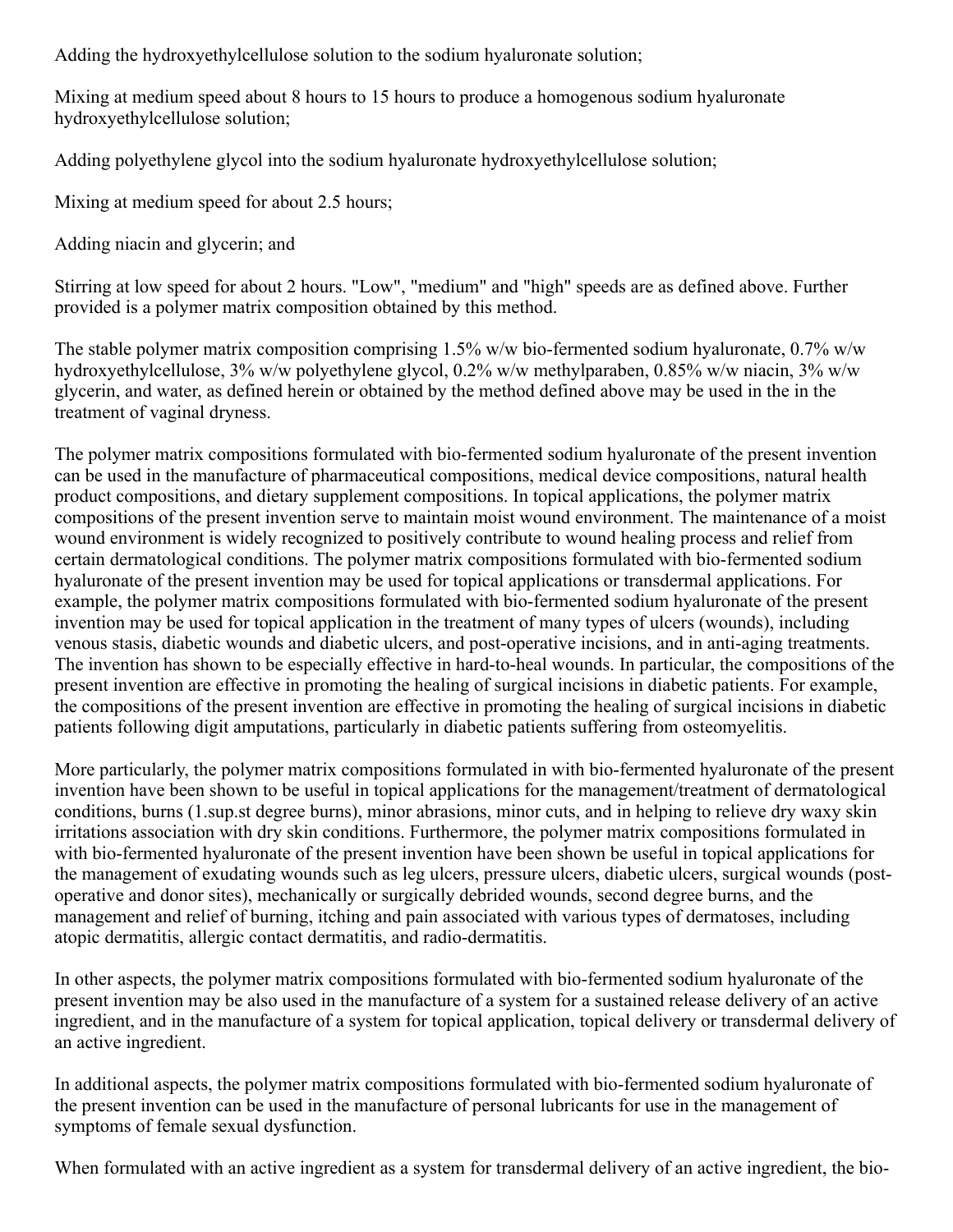formulated sodium hyaluronate polymer matrix formulation is believed to form a matrix which microencapsulates, suspends, and/or entraps the active ingredient such that when it is administered, it is slowly released into the systemic circulatory system or muscular tissue providing a method of delivering an active ingredient to an affected site in the body through the skin.

The active ingredient may be added either directly to the homogenous solution or gel of sodium hyaluronate and a non-ionic polymer such as HEC or it may be separately dissolved or disbursed in water before addition to the homogenous solution or gel of sodium hyaluronate and a non-ionic polymer such as HEC and mixed well. The active ingredient must be solubilized in the polymer matrix solution in order to be topically administered. Conventional pharmaceutically acceptable excipients well known to those skilled in the art, such as surfactants, suspending agents, emulsifiers osmotic enhancers, extenders and dilutants, pH modifiers as well as fragrances, colors, flavors and other additives may be added to this system. One particularly non-limiting effective material for solubilizing water insoluble drugs is methoxypolyethylene glycol (MPEG). Once all the components are blended together, for medium speed for 1 to 4 hours, the system is filled into tubes or bottles, sterilized, if required, and stored for future use.

The formulations of this invention formulated with an active ingredient for topical application, or for topical delivery of an active ingredient or trans-dermal delivery of an active ingredient may potentially be used to treat a variety of mammal and animal conditions and physical states. These systems may have a particular application to pain management, namely the treatment and alleviation of pain associated with any disease, condition or physical state.

Without being limited to the specific pain being treated, the preparations of this invention formulated with an active ingredient for topical application/delivery or for transdermal delivery may treat the following non-limiting locations or sources of pain below the dermal level of the skin, including, but not limited to knees, ankles, hands, feet and neck.

In addition to treating disorders associated with pain below the dermal level of the skin, the preparations of this invention formulated with an active ingredient for topical application/delivery or for transdermal delivery may be used to treat a wide variety of dermatologic disorders as well as many types of ulcers (wounds) including venous stasis and diabetic wounds. The invention has shown to be especially effective in hard to heal wounds. Exemplary, non-limiting disorders that may potentially be treated with the preparations of this invention formulated with an active ingredient for topical application or transdermal delivery include dermatitis conditions such as: Contact Dermatitis; Atopic Dermatitis; Radio Dermatitis; Seborrheic Dermatitis; Nummular Dermatitis; Chronic Dermatitis of Hands and Feet; Generalized Exfoliative Dermatitis; Stasis Dermatitis; and Localized Scratch Dermatitis; bacterial infections of the skin, such as: Staphylococcal Diseases of the Skin, Staphylococcal Scalded Skin Syndrome; Erysipelas; Folliculitis; Furuncles; Carbuncles; Hidradenitis Suppurativa; Paronychial Infections and Erythrasma; superficial fungal infections such as: Dermatophyte Infections; Yeast Infections; Candidiasis; and Tinea Versicolor; parasitic infections of the skin such as: Scabies; Pediculosis; and Creeping Eruption; disorders of hair follicles and sebaceous glands such as: Acne; Rosacea; Perioral Dermatitis; Hypertrichosis; Alopecia; Pseudofolliculitis Barbae; and Keratinous Cyst; scaling papular diseases, such as: Psoriasis; Pityriasis Rosea; and Lichen Planus; pressure sores; benign tumors and malignant tumors.

A wide variety of active ingredients which may be administered topically may be used in the topical or transdermal delivery system according to this invention. These may include drugs from all major categories, and without limitation, for example, anesthetics including benzocaine, tetracaine, mepivacaine, prilocaine, etidocaine, bupivacaine and lidocaine; analgesics, such as acetaminophen, ibuprofen, fluriprofen, ketoprofen, voltaren (U.S. Pat. No. 3,652,762), phenacetin and salicylamide; nonsteroidal anti-inflammatories (NSAIDS) selected from the group consisting of naproxen, acetaminophen, ibuprofen, flurbiprofen, ketoprofen, phenacetin, salicylamide, and indomethacin; antibiotics including amebicides, broad and medium spectrum, fungal medications, monobactams and viral agents and specifically including such as erythromycin, penicillin and cephalosporins and their derivatives; central nervous system drugs such as thioridazine, diazepam, meclizine, ergoloid mesylates, chlorpromazine, carbidopa and levodopa; metal salts such as potassium chloride and lithium carbonate; minerals selected from the group consisting of iron, chromium, molybdenum and potassium;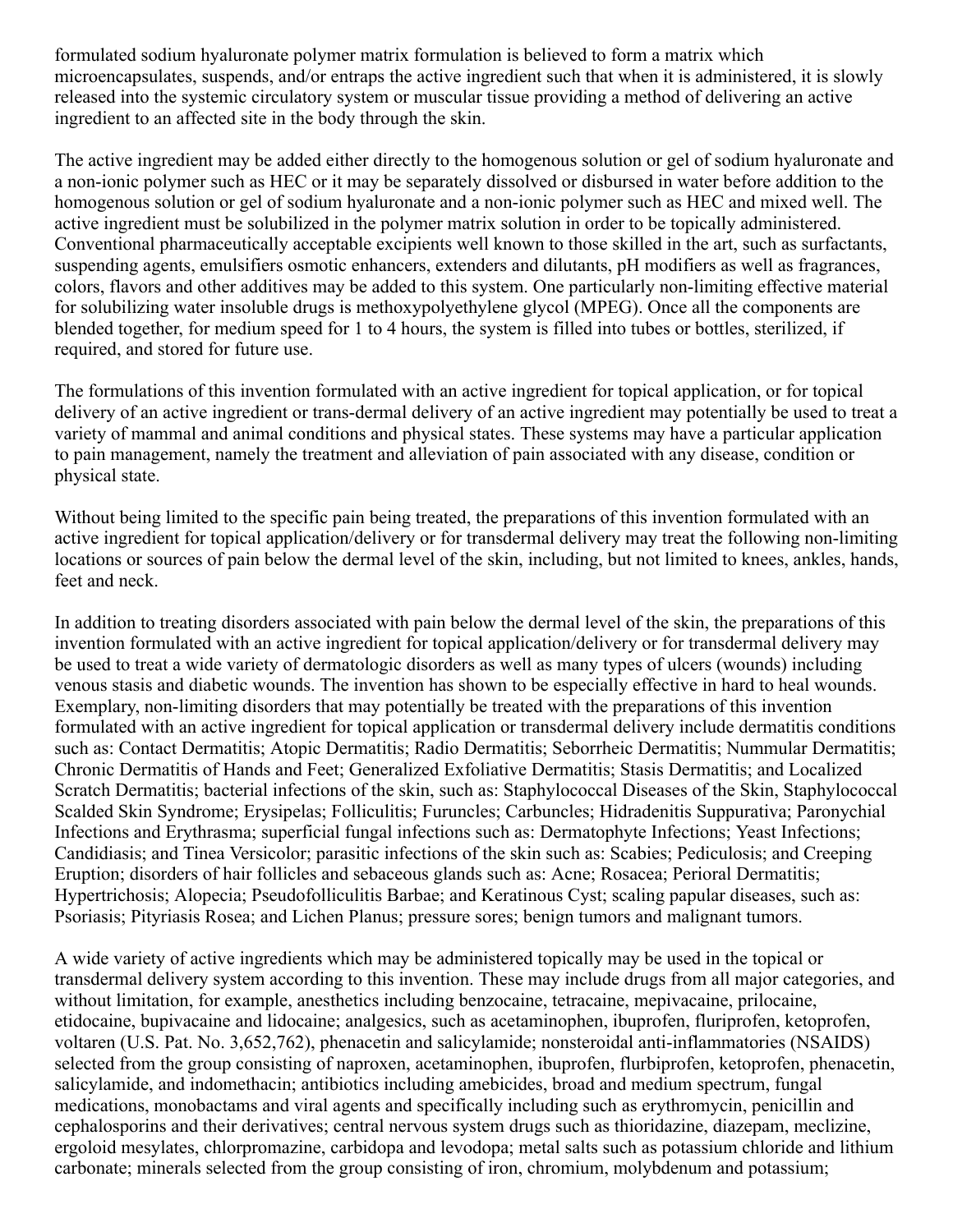immunomodulators; immunosuppressives; thyroid preparations such as synthetic thyroid hormone, and thyroxine sodium; steroids and hormones including ACTH, anabolics, androgen and estrogen combinations, androgens, corticoids and analgesics, estrogens, glucocorticoid, gonadotropin, gonadotropin releasing, human growth hormone, hypocalcemic, menotropins, parathyroid, progesterone, progestogen, progestogen and estrogen combinations, somatostatis-like compounds, urofollitropin, vasopressin, and others; and vitamins selected from water-soluble vitamins such as B complex including vitamin B5 and B3 (Niacin), vitamin C, vitamin B12 and folic acid and veterinary formulations.

Doses may vary from patient to patient depending on the type and severity of the condition being treated and the active ingredient being administered. Generally, doses of 1 ml to 75 ml may be administered with preferred doses using 2 to 25 ml of the gelled matrix system.

When formulated with another active ingredient as a system for sustained release of an active ingredient, the bio-formulated sodium hyaluronate polymer matrix formulation may allow an effective therapeutic level of an active ingredient to be administered once over at least a 24 hour to several day interval. It is believed that the bio-formulated sodium hyaluronate polymer matrix formulation forms a matrix which microencapsulates, suspends and/or entraps the active ingredient such that when it is administered it is slowly released into the systemic circulatory system or muscular tissue providing a sustained and prolonged active ingredient release rate.

A wide variety of active ingredients may be used in the sustained delivery system according to this invention. These may include drugs from all major categories, and without limitation, for example, anesthetics including those used in caudal, epidural, inhalation, injectable, retrobulbar, and spinal applications, such as bupivacaine and lidocaine; analgesics, such as acetaminophen, ibuprofen, fluriprofen, ketoprofen, voltaren (U.S. Pat. No. 3,652,762), phenacetin and salicylamide; anti-inflammatories selected from the group consisting of naproxen and indomethacin; antihistamines, such as chlorpheniramine maleate, phenindamine tartrate, pyrilamine maleate, doxylamine succinate, phenyltoloxamine citrate, diphenhydramine hydrochloride, promethazine, brompheniramine maleate, dexbrompheniramine maleate, clemastine fumarate and triprolidine; antitussive selected from the group consisting of dextromethorphan hydrobromide and guaifenesin; expectorants such as guaifenesin; decongestants, such as phenylephrine hydrochloride, phenylpropanolamine hydrochloride, pseudoephedrine hydrochloride, ephedrine; antibiotics including amebicides, broad and medium spectrum, fungal medications, monobactams and viral agents and specifically including such as erythromycin, penicillin and cephalosporins and their derivatives; bronchodilators such as theophylline, albuterol and terbutaline; cardiovascular preparations such as diltiazem, propranolol, nifedepine and clonidine including alpha adrenoceptro agonist, alpha receptor blocking agent, alpha and beta receptor blocking agent, angiotensin converting enzyme inhibitors, beta blocking agents, calcium channel blocker, and cardiac glycosides; central nervous system drugs such as thioridazine, diazepam, meclizine, ergoloid mesylates, chlorpromazine, carbidopa and levodopa; metal salts such as potassium chloride and lithium carbonate; minerals selected from the group consisting of iron, chromium, molybdenum and potassium; immunomodulators; immunosuppressives; thyroid preparations such as synthetic thyroid hormone, and thyroxine sodium; steroids and hormones including ACTH, anabolics, androgen and estrogen combinations, androgens, corticoids and analgesics, estrogens, glucocorticoid, gonadotropin, gonadotropin releasing, human growth hormone, hypocalcemic, menotropins, parathyroid, progesterone, progestogen, progestogen and estrogen combinations, somatostatin-like compounds, urofollitropin, vasopressin, and others; and vitamins selected from water-soluble vitamins such as B complex, vitamin C, vitamin B12 and folic acid and veterinary formulations. Dosage forms may also involve the use of bupivacaine, lidocaine, vitamin B12, methyl prednisolone and adenosine-5-monophosphate sodium.

The active ingredient may be added directly to the homogenous solution or gel of sodium hyaluronate and a nonionic polymer such as HEC or else it may be separately dissolved or disbursed in water before addition to the homogenous solution or gel of sodium hyaluronate and a non-ionic polymer such as HEC. Conventional pharmaceutically acceptable excipients well known to those skilled in the art, such as surfactants, suspending agents, emulsifiers osmotic enhancers, extenders and dilutants, pH modifiers as well as fragrances, colors, flavors and other additives may be added to this system. Once all the components are blended together, for medium speed for 1 to 4 hours, the system is filled into tubes or bottles, sterilized, and stored for future use.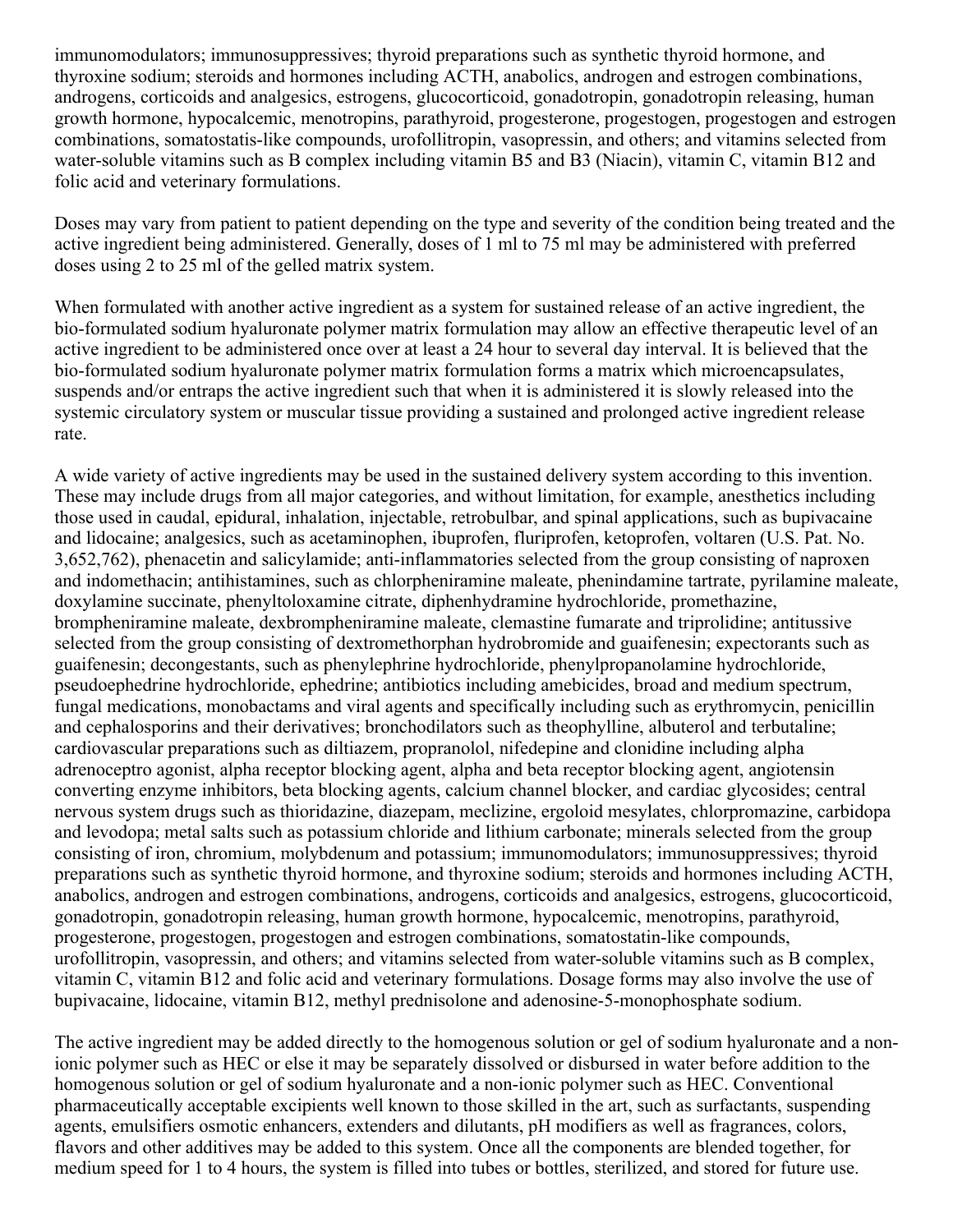The dosage form of this invention, in solution or suspension form, may be used topically or by injection intramuscularly, epidurally or subcutaneously. Dosages may vary from patient to patient depending on the type and severity of the condition being treated and drug being administered. The active ingredient must be solubilized in the polymer matrix solution in order to be topically administered.

The formulations of this invention formulated with an active ingredient for sustained delivery of an active ingredient may potentially be used to treat a variety of animal conditions and physical states. These systems may potentially have particular application to pain management, namely the treatment and alleviation of pain associated with any disease condition or physical state.

Without being limited to the specific pain being treated, the preparations of this invention when formulated with an active ingredient for sustained delivery of an active ingredient may potentially treat the following nonlimiting locations or sources of pain: abdominal, such as in appendicitis, dysmenorrhea, musculoskeletal, pelvic, peptic ulcer, psychogenic, and urologic; acute; arm; backache; cancer; cardiac (myocardial ischemia); chest; dental; ear; esophageal; eye; face; head; and neck; in fibromyalgia; foot; and leg; heel; ischemic pain such as in myocardial, peripheral arterial, low back, in mitral valve prolapse, in myocardial infarction, myofascial pain syndrome (fibromyalgia, fibromyositis), neck, neuropathic, neurotransmitter abnormality, nociceptive, and nocturnal pain; pelvic; pericardial; in peripheral arterial disease; phantom limb; pleuritic; polyneuropathy; postmastectomy syndrome; postoperative; psychogenic; in pulmonary embolism; in renal disease, such as colic; root avulsions; shoulder; stump; thalamic; in toes; and toothache.

Besides chronic and intractable pain where injections of the formulation of the present invention for sustained delivery of an active ingredient may be required, the present sustained delivery formulations may potentially be used to aid in post-surgical pain treatments. With regard to uses after surgery, the formulations may be used following abdominal, cervical, thoracic or cardiac surgery, whereby multiple layers of tissue, as being sewed back together, are treated with the system. Such treatments may aid in a patient's recovery by not only avoiding addictive drug use such as a morphine drip, but result in the immediate and long term relief of pain to enable rapid rehabilitation.

The formulations of the present invention are formulated into pharmaceutically acceptable dosage forms by conventional methods known in the pharmaceutical art.

An effective but nontoxic amount of the system is employed in treatment. The dose regimen for administering drugs or treating various conditions may be selected in accordance with a variety of factors including the type, age, weight, sex, and medical condition of the subject, the route of administration and the particular formulation or combination of active ingredients employed. Determination of the proper dose for a particular situation is within the skill of the art. Generally, amounts of the active ingredient may vary from 0.0001% to about 50% by weight of the system.

The bio-fermented sodium hyaluronate polymer matrix formulation of the present invention was found to be stable and safer than that used in the known Ionic Polymer Matrix (IPM) Wound Gel based on various testing such as Bacterial Endotoxin Test (BET), biocompatibility tests (Example 1, Example 2, and Example 3) and microbial bio-burden test (Example 7), and is of better quality based on validated chemical test (Example 5 and 6) and stability data of the product at regular interval of time (Example 4).

A new BET has been carried out in addition to the existing test methods used with the Ionic Polymer Matrix (IPM) Wound Gel product in order to ensure that the bio-fermented sodium hyaluronate polymer matrix formulation of the present invention meets the acceptable BET test limits and hence potentially reduces the incidence of pyrogenicity in the patients. Previously, there were no BET test limits set for the Ionic Polymer Matrix (IPM) Wound Gel product. Only positive or negative bacterial endotoxin test results were identified. The BET test results carried out with the bio-fermented sodium hyaluronate polymer matrix formulation product and bio-fermented sodium hyaluronate raw material indicated that the products pass the BET test. Both the raw material bio-fermented sodium hyaluronate and the finished bio-fermented sodium hyaluronate polymer matrix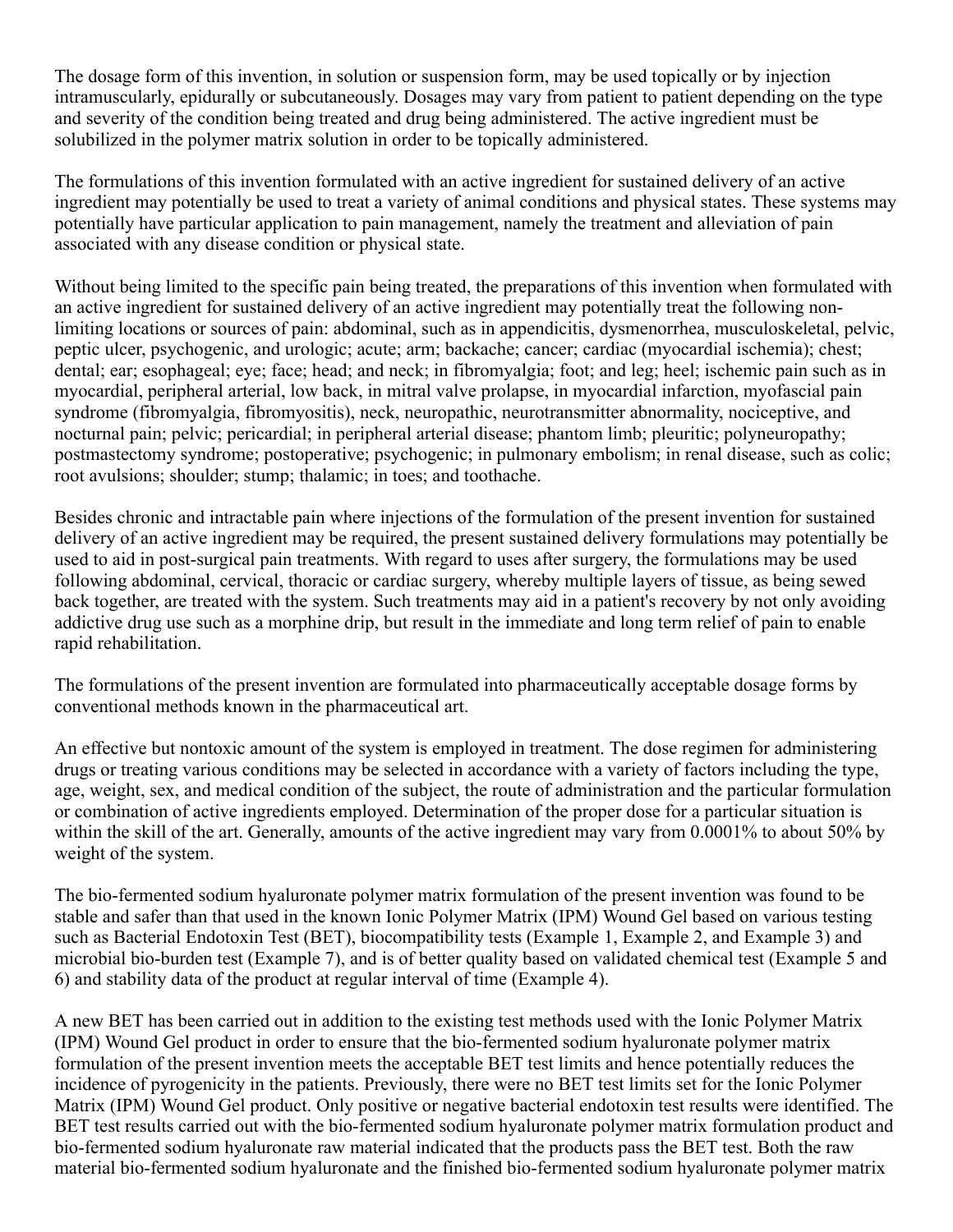formulation product were tested for BET with stringent limits. The BET test were validated.

In addition, no microbiological tests for specific microorganisms or the absence of specific microorganisms were previously performed on the Ionic Polymer Matrix (IPM) Wound Gel product. Microbiological testing performed on each batch or lot of the bio-fermented sodium hyaluronate polymer matrix formulation product included all the tests as per USP<61> (Total Aerobic Microbial Count (TAMC) and Total Combined Yeast and Mould Count (TYMC)) and USP<62> (Absence of Staphylococcus aureus, Pseudomonas aeruginosa, E. coli and Salmonella). The product passed these tests. The stability of the bio-fermented sodium hyaluronate polymer matrix formulation has now also been investigated and the product has demonstrated acceptable stability.

Previous the test methods used for the determination of sodium hyaluronate and methylparaben in the Ionic Polymer Matrix (IPM) Wound Gel product were found to be not precise, accurate or linear since the test methods were not validated. Validated analytical test methods were also developed and applied to the determination of hyaluronic acid content (see Example 13 and Example 5) and also for the determination of methylparaben content (see Example 14 and Example 6) in the bio-fermented sodium hyaluronate polymer matrix formulation.

Application of the bio-fermented sodium hyaluronate polymer matrix formulation was shown in a clinical study showing improvement in closure of incision lines in patients with toe amputations due to diabetes complications (Example 8).

In summary, the disclosed process allows for preparing sodium hyaluronate polymer matrix concentration having a high concentration of sodium hyaluronate, i.e., from about 1.5% to about 3.5% w/w. There is a significant improvement in the quality and safety of bio-fermented sodium hyaluronate polymer matrix formulation from the known Ionic Polymer Matrix (IPM) Wound Gel due to the change in the source of sodium hyaluronate from avian (rooster comb) to a bio-fermented source obtained from a bacterial fermentation process. Specifically, the stability of the compositions of the present invention, and the wound-healing properties of the compositions of the present invention are significantly and unexpectedly improved, and the cytotoxicity of the compositions of the present invention is reduced, over compositions comprising natural sodium hyaluronate from avian sources. The use of compendial and/or or pharmaceutical grade raw materials has also been unexpectedly found to further improve the stability, reduce cytotoxicity, and improve wound-healing properties of the compositions.

The improvements are evident from the development and application of additional quality testing such as BET and bioburden test (USP 62) and improved Biocompatability test (Cytoxicity test) results, the development and application of test methods for sodium hyaluronate and the preservative methylparaben.

Table 2 below summarizes the testing regimen of the formulation of the present invention in comparison to the testing regimen of IPM Would Gel.

TABLE-US-00002 TABLE 2 Summary of the testing regimen of the formulation of the present invention in comparison to the testing regimen of IPM Would Gel. Sodium hyaluronate bio-fermented IPM Wound Gel formulation of the present invention Bacterial Endotoxin Test BET: Negative BET test limits established. The test method was based The test method is based on LAL test old Rabbit (Limulus amebocyte lysate test) method Pyrogenicity test. which is better quantified. -- BET method validated Test for Specified Microorganisms -- Test for Specified Microorganisms including: Pseudomonas aeruginosa: Negative Staphylococcus aureus: Negative E. coli: Negative Salmonella: Negative Conducted per USP<62>/Ph. Eur. Validated Test Methods -- Analytical test method validated for the determination of sodium hyaluronate content in the sodium hyaluronate biofermented formulation. -- Analytical test method validated for the determination of methylparaben content in the sodium hyaluronate biofermented formulation. Viscosity -- Viscosity (.eta.) = 10, 000-50,000 cps (recorded). Anti-microbial Effectiveness Test (AET) -- AET: Meets USP requirements (stability test) (USP <51>) Methylparaben test -- Methylparaben test (Limit 90-10%) (stability test) Biocompatibility Test Test for Skin Irritation, Test for Skin Irritation, Guinea pig Guinea pig Maximization Sensitization Test and Maximization Sensitization Cytotoxicity Test were performed. Test and Cytotoxicity However, Cytotoxicity test showed that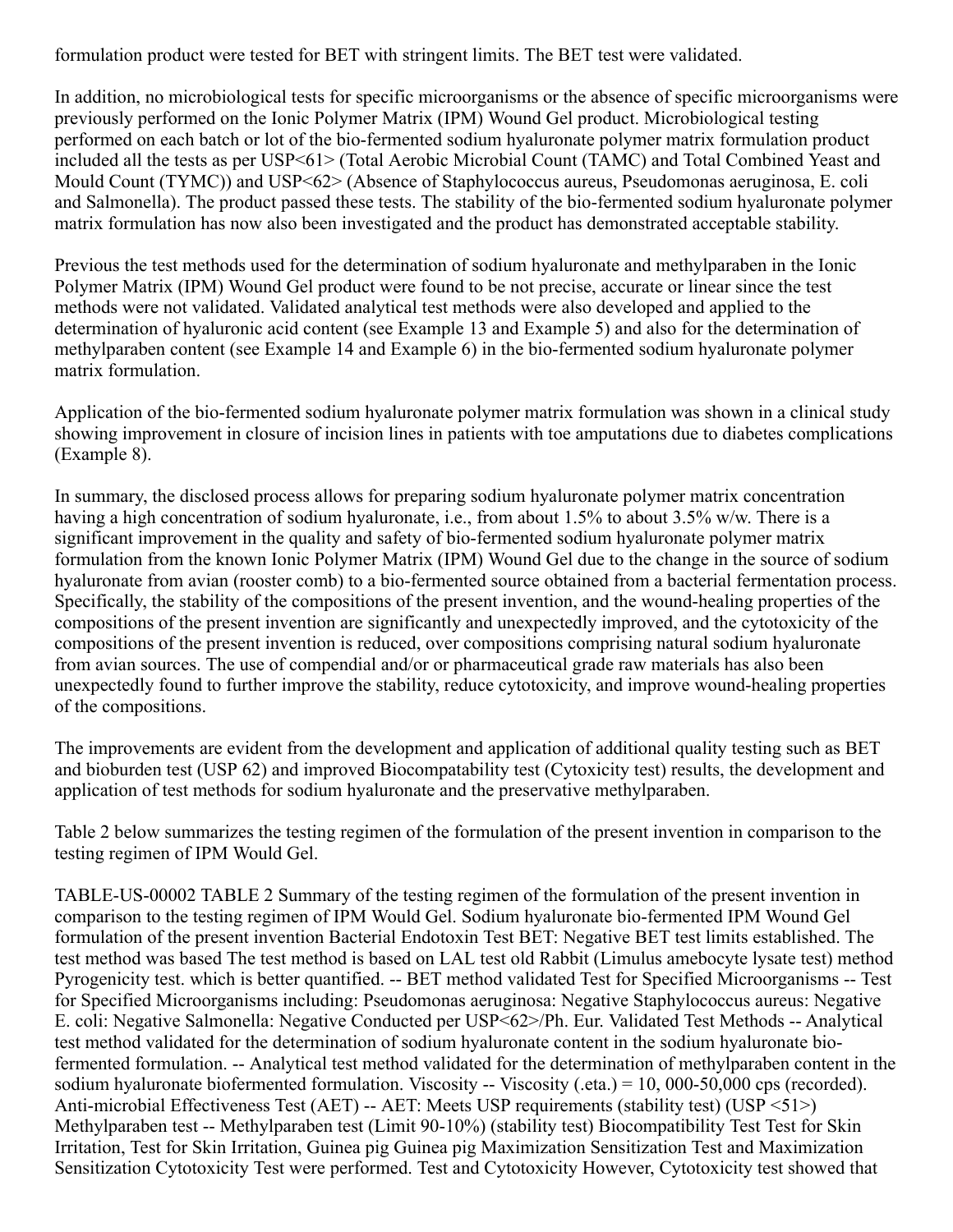Test were performed. the test article had a smaller zone of lysis (i.e. less cytotoxic) as compared to the IPM Wound Gel. Stability 1 year long-term stability 18 months long-term stability tested. tested.

In the examples below, results of testing of bio-fermented sodium hyaluronate polymer matrix formulation comprising sodium hyaluronate (2.5%, w/w), hydroxyethyl cellulose (1% w/w), methylparaben (0.2% w/w), polyethylene glycol (3%, w/w) and purified water, USP (approx. 93%, w/w) made from raw materials of preferred grades and by preferred process of the present invention (referred to as the "test article", also referred to "IPM Wound Gel Bio") are presented.

#### Example 1: Test for Skin Irritation

The test article, bio-fermented sodium hyaluronate polymer matrix formulation was evaluated for primary skin irritation in accordance with the guidelines of ISO 10993-10, Biological evaluation of medical devices--Part 10: Tests for irritation and skin sensitization.

Two 0.5 mL portions of the test article and control article (namely, saline solution, i.e., 0.9% Sodium chloride solution) were topically applied to the skin of each of three rabbits and left in place for 24 hours. The sites were graded for erythema and edema at 1, 24, 48 and 72 hours after removal of the single sample application.

There was no erythema and no edema observed on the skin of the animals treated with the test article. The Primary Irritation Index for the test article was calculated to be 0.0. The response of the test article was categorized as negligible.

Example 2: Guinea Pig Maximization Sensitization Test

The test article was evaluated for the potential to cause delayed dermal contact sensitization in a guinea pig maximization test. This study was conducted based on the requirements of ISO 10993-10, Biological evaluation of medical devices--Part 10: Tests for irritation and skin sensitization. Dose determination was performed to determine a suitable test article concentration for testing. The test article solution was intradermally injected and occlusively patched to ten test guinea pigs. The control article was similarly injected and occlusively patched to five control guinea pigs. Following a recovery period, the test and control animals received challenge patches of the test solution and the vehicle control article. All sites were scored for dermal reactions at 24 and 48 hours after patch removal.

The test article solution showed no evidence of causing delayed dermal contact sensitization in the guinea pig. The test article was not considered a sensitizer in the guinea pig maximization test.

Example 3: Cytotoxicity Test

The in-vitro cytotoxicity test showed that the test article had a smaller zone of lysis (i.e. less cytotoxic) as compared to the previous known Ionic Polymer Matrix (IPM) Wound Gel. The details of the test performed is provided below:

The test article was evaluated to determine the potential for cytotoxicity based on the requirements of ISO 10993-5: Biological evaluation of medical devices--Part 5: Tests for in vitro cytotoxicity. Triplicate wells were dosed with 0.1 mL of the test article placed on a filter (test filter disc). Triplicate wells were dosed with 0.1 mL of 0.9% sodium chloride solution placed on a filter disc (filter disc control). Triplicate wells were dosed with a 1 cm length portion of high density polyethylene as a negative control.

Triplicate wells were dosed with a 1 cm.times.1 cm portion of latex as a positive control. Each was placed on an agarose surface directly overlaying a sub confluent monolayer of L-929 mouse fibroblast cells. After incubating at 37.degree. C. in the presence of 5% CO.sub.2 for 24 hours, the cultures were examined macroscopically and microscopically for any abnormal cell morphology and cell lysis.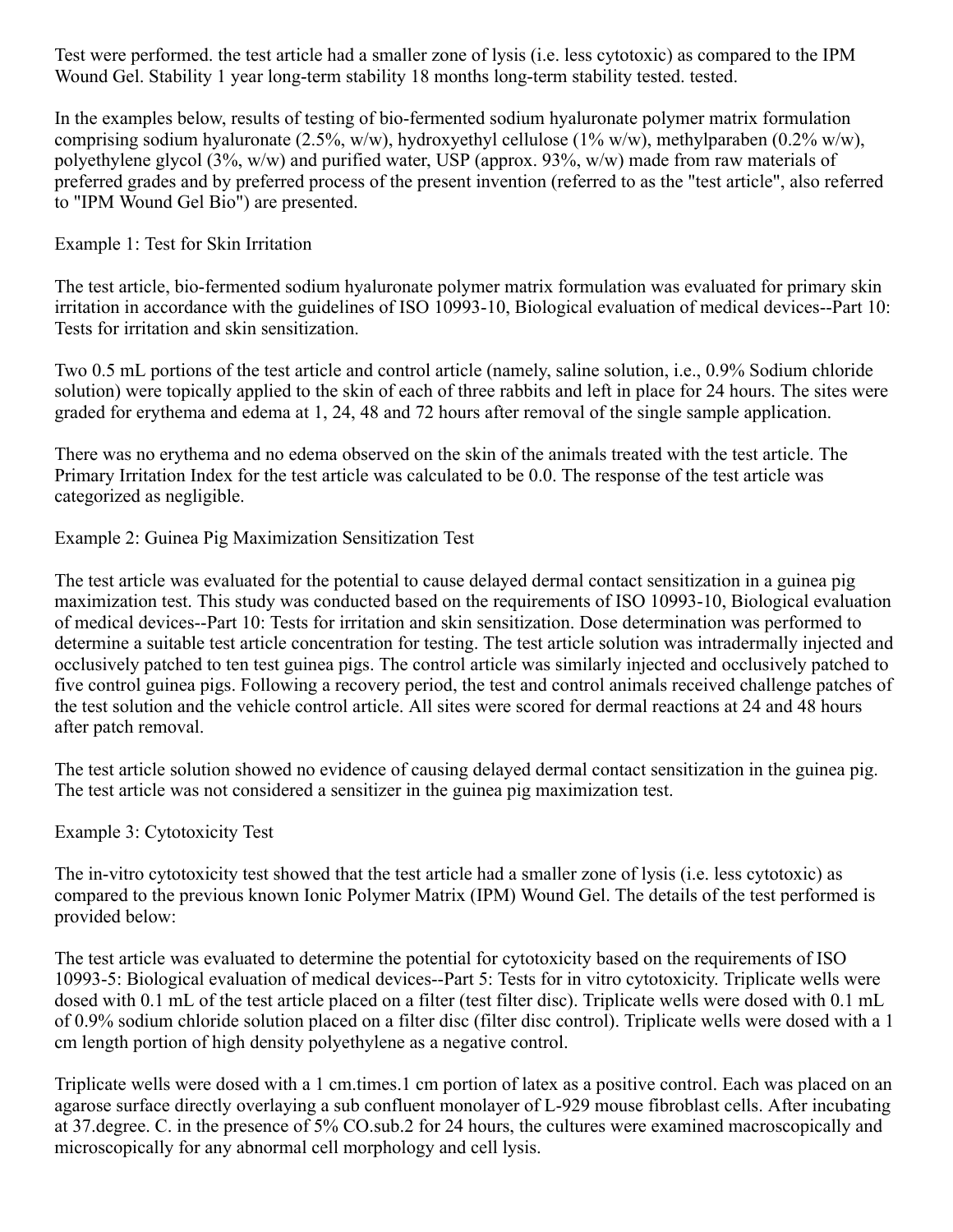The in-vitro cytotoxicity test showed that the test article had a smaller zone of lysis (i.e., less cytotoxic) as compared to the previously known Ionic Polymer Matrix (IPM) Wound Gel, as shown in Table below.

TABLE-US-00003 Zone of lysis (mm) Test article IPM Wound Gel Test Disc 1 1 4 Test Disc 2 1 4 Test Disc 2 1 4

Example 4: Stability of Bio-Fermented Sodium Hyaluronate Polymer Matrix Formulation

Stability of the test article was studied after incubation at various temperatures and time-intervals.

Methods: The concentrations of sodium hyaluronate were measured after incubation periods of various lengths. Other test parameters included appearance test, methylparaben assay, pH and viscosity.

Results: Examples of test results for IPM Wound Gel Bio are shown in

TABLE-US-00004 TABLE # 3a All concentrations of sodium hyaluronate are in % w/w. Sodium hyaluronate % (w/w) Temperature Month 0 Month 3 Month 6\* 25.degree. C. and 60% RH 2.48 2.51 2.52 30.degree. C. and 65% RH 2.48 Not Scheduled 2.53 30.degree. C. and 75% RH 2.48 2.47\*\* 2.55 40.degree. C. and 75% RH 2.48 2.52 2.46 \*It has been seen that the response factor of the calibration curve increase during the stability study. This is probably due to absorption of water for the standard. The response factor has increased to 104% from the zero value to the six months value (103% from zero to three months). The results are therefore false higher. \*\*% RSD for 2 in weights (4 injections) 4.25%.

All other test parameters were all well within the stability test limits. Further exemplary long-term (18 month) stability test results relating to IPM Wound Gel Bio are provided in Table 1b. The concentration of sodium hyaluronate is expressed as a percentage of the original amount. The tests were performed under standard conditions (25.degree. C. and 60% RH).

TABLE-US-00005 TABLE 3b Time (months) 0 3 6 9 12 18 Amount of 96.7% 91.4% 93.1% 93.2% 93.4% 94.4% sodium hyaluronate

Conclusions: It can be concluded from the results presented above that the test article is stable over a prolonged period as substantiated by the results from the accelerated stability tests at 40.degree. C. and 75% RH, and by the results from the long-term stability tests. In contrast, the control product comprising avian sodium hyaluronate (IPM Wound Gel) failed stability tests conducted after 6 months.

Example 5: Method Validation of Determination of Sodium Hyaluronate Content in the Test Article

An HPLC method was developed and validated for the determination sodium hyaluronate in the test article. An HPLC System with a UV detector was used.

Results and Discussion: The average assay obtained for sodium hyaluronate in the test article was 2.545% w/w and the % relative standard deviation was 0.32. Over a range of 1.14% (or 114 .mu.g/mL) to 3.99% (or 399 .mu.g/mL) the assay showed good linearity with a correlation coefficient greater than 0.999. A precision study showed that the % relative standard deviation was approximately 0.481 for the % Label claim of sodium hyaluronate. Hence the HPLC method used for the determination of sodium hyaluronate content (or assay) has been validated and verified.

Example 6: Method Validation for the Determination of Methylparaben Content in the Test Article

An HPLC method was validated for the determination methylparaben content in the test article was developed. An HPLC System with a UV detector was used.

Results and Discussion: The average assay obtained for methylparaben was 103.3% and the % relative standard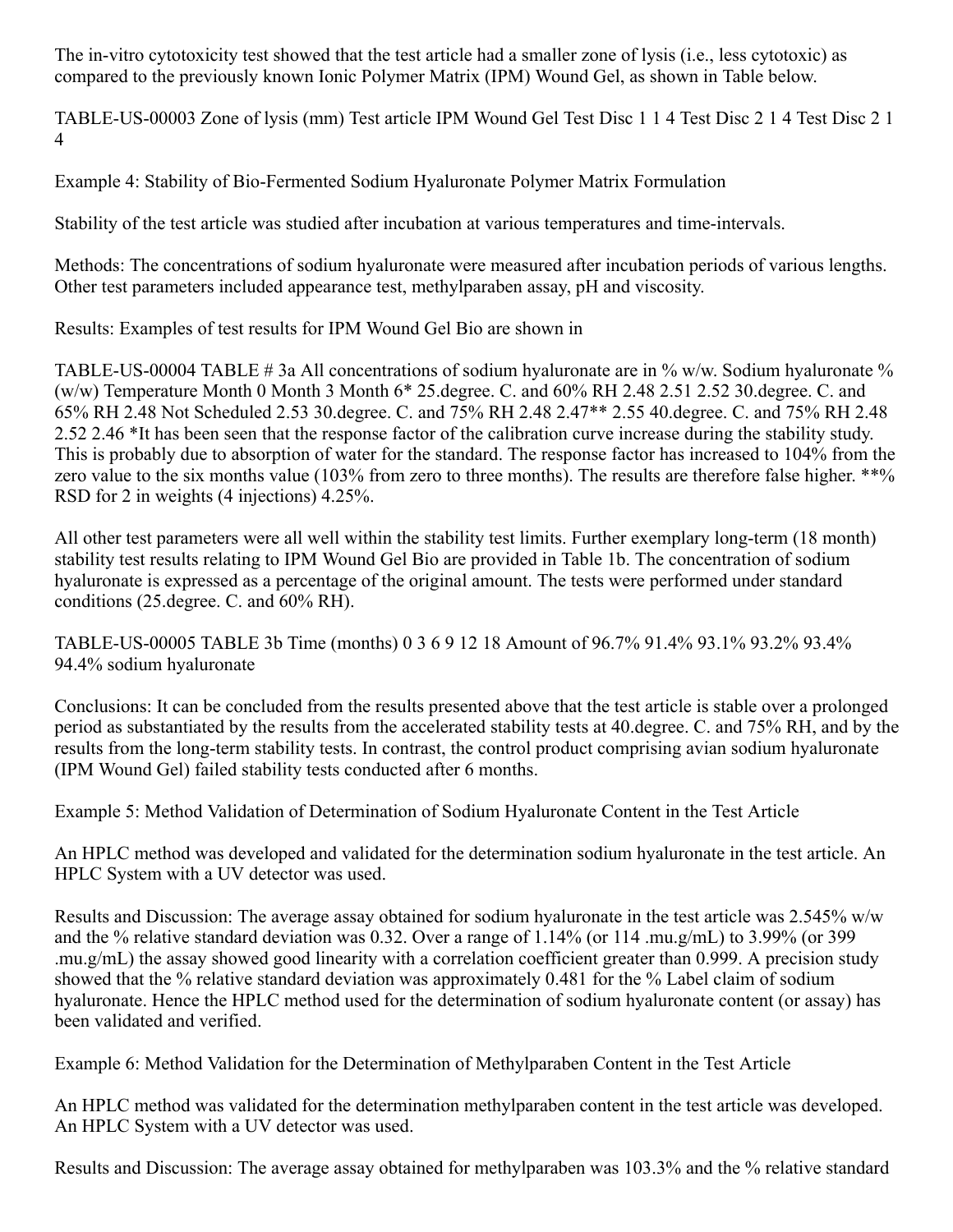deviation was 0.56. Over a range of 0.06% to 0.18% the assay of methylparaben showed good linearity with a correlation coefficient greater than 0.999. A precision study showed that the % relative standard deviation was approximately 0.096 for the Label claim of methylparaben. Hence the HPLC method used for the determination of methylparaben content (or assay) has been validated and verified.

Example 7: Antimicrobial Effectiveness Testing (AET)

Antimicrobial efficacy testing (AET) measures the effectiveness of antimicrobial preservatives that are added to inhibit the growth of microorganisms that may be introduced inadvertently during the manufacturing process or during product use. Antimicrobial effectiveness testing should be performed on all aqueous-based products that are injectable, ophthalmic, otic, nasal, oral, and topical.

The antimicrobial preservative in the test article is methylparaben at target concentration of 0.2% w/w.

Methods: The AET was performed on the test article as per USP<51> compendial standard using the all five microorganisms--Escherichia coli (fermentative gram negative bacteria), Pseudomonas aeruginosa (nonfermentative gram negative bacteria), Staphylococcus aureus (gram positive bacteria), Aspergillus niger (mold or fungus) and Candida albicans (yeast). The Antimicrobial Effectiveness Testing was performed on three lots at 18 months' time-point Long-Term Stability Study.

Results: The test results indicated that the proposed preservative system and concentration met the preservative effectiveness test requirements for Category 2 products (as per USP, topically used products made with aqueous bases or vehicles, non-sterile nasal products, and emulsions, including those applied to mucous membranes). Specifically, even at 18 months, the test article was negative for Escherichia coli, Pseudomonas aeruginosa, Staphylococcus aureus, Aspergillus niger and Candida albicans. Furthermore, even at 18 months, the TYMC and TAMC were found to be less than 10 cfu/g. In contrast, the control product comprising avian sodium hyaluronate (IPM Wound Gel) failed microbial tests after 6 months.

Conclusion: The preservative system has been demonstrated to be suitable and effective in protecting the test article from microbial growth or from inadvertently introduced microorganisms.

Example 8: Closure of Incision Lines in Patients with Digit Amputations

Study design: IPM Wound Gel Bio was used in the healing of incision lines after digit amputations. Over a period of 9 months, 116 amputations were performed on diabetic patients with non-healing, digital diabetic ulceration. Blood supply was never perfect in those patients, however, is also not profoundly impaired. The treatment protocol was to apply a thin film of IPM Wound Gel Bio along the incision line, on a daily basis, with the wound site covered with foam dressing. The patients were seen 1 week postoperatively and again 2 weeks later.

Results: The results that 94 (81%) of those patients healed, with complete epithelialization of the incision line within 1-2 weeks. This is in contrast to a typical 4 week healing time that was observed prior to using IPM Wound Gel Bio. In addition, the complication rate was correspondingly low as there was no incision line dehiscence or infection.

Conclusions: The overall experience with IPM Wound Gel Bio has been extremely positive. Particularly striking was the consistency in the healing times of the incision lines, given that the patients were very sick patients with profound underlying end organ damage. The healing mechanism in these individuals is grossly impaired and amputation with primary closure is frequently fraught with postoperative complications. The rate of these complications was reduced with the introduction of IPM Wound Gel Bio as a postoperative treatment protocol and as such the need for ongoing homecare was reduced as well the patient's return to work or normal activities of daily living was accelerated. The improved wound healing properties of IPM Wound Gel Bio may be attributable to the increased stability and reduced cytotoxicity of IPM Wound Gel Bio.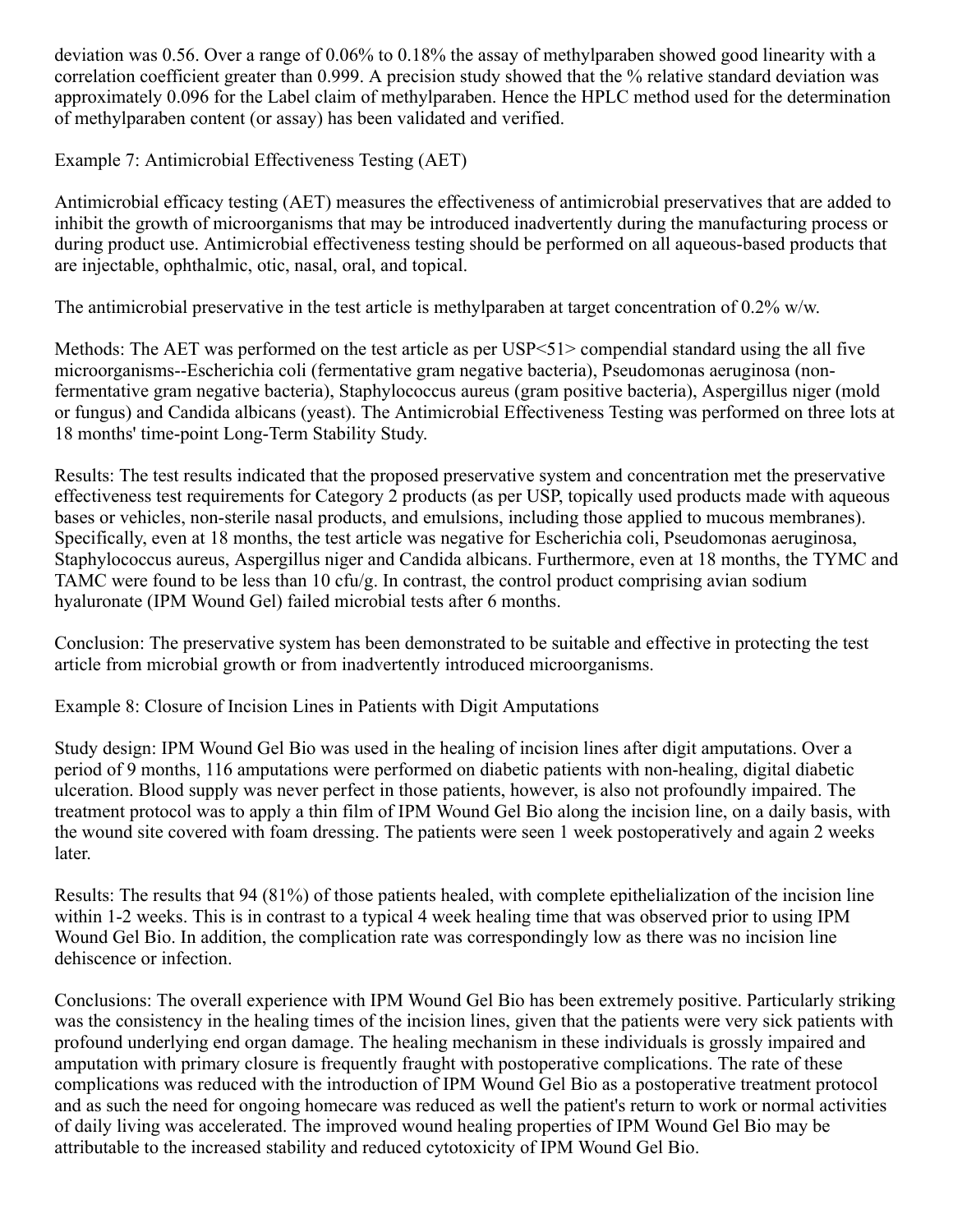Example 9: A Formulation Containing Sodium Hyaluronate for Application to Wounds

TABLE-US-00006 TABLE 3 A preferred biofermented sodium hyaluronate formulation containing a high concentration sodium hyaluronate Ingredient Amounts (% w/w) Sodium hyaluronate 2.5 Hydroxyethylcellulose 1.0 Polyethylene glycol 3.0 Methylparaben 0.2 Water q.s.\* Total 100 \*quantum sufficit

The above batch contained a sodium hyaluronate as a humectant and matrix forming agent, hydroxyethylcellulose is a thickening agent and helps in forming polymer matrix, polyethylene glycol is a solvent, methylparaben as preservative and water as a solvent. Several experiments were done and the optimum pH range was established to be 5.0 to 7.0. The optimum viscosity range of the solution was established to be in the range of 10,000-50,000 cps at room temperature (23.degree. C.). The product is found to be stable.

The formulation in Table 1 was prepared by adding methylparaben to water in a suitable container and mixing at a speed of from about 400 rpm to less than about 2000 rpm ("medium speed") for a few hours (about 2 hours). Ensure that methylparaben is completely dissolved. Then slowly add sodium hyaluronate (having a molecular weight from 600,000-800,000 Daltons) in a steady flow to the mixture gradually increasing the stirring speed from medium speed as defined above to a speed of from about 2000 rpm to about 3000 rpm ("high speed") as the mixture thickens and the spin stays while charging sodium hyaluronate in a suitable container (for about 1 hour). Mix for few hours (about 2 hours) at medium speed. Continue the mixing at a speed of from about 25 rpm to less than 400 rpm ("low speed") for long duration (about 8 hours) until all of the sodium hyalorunate polymer has dissolved into the mixture and a crystal-clear viscous solution has formed.

In a separate container dissolve 1% hydroxyethylcellulose in purified water while stirring at medium speed and mix well. Continue stirring for few hours (from about 1 to about 2 hours).

The resulting hydroxyethylcellulose solution is added to the sodium hyaluronate solution and mixed at medium speed followed by low speed for long period (about 4 hours) until a homogenous solution is produced.

Add polyethylene glycol into the mixture while mixing at a medium speed. Continue mixing at medium speed for about 1 hour. Reduce the speed and continue mixing at low speed for a few hours (minimum of about 3 hours). The bulk gel is then filled in tubes or bottles and capped.

Example 10: A Formulation Containing Sodium Hyaluronate and Pantothenic Acid for Topical Use

A formulation containing sodium hyaluronate and pantothenic acid may be used in the treatment of damaged skin and can be used in the treatment of atopic dermatitis.

TABLE-US-00007 TABLE 4 A biofermented sodium hyaluronate formulation containing a high concentration sodium hyaluronate and pantothenic acid. Ingredient Amounts (%  $w/w$ ) Sodium hyaluronate 1.5 Hydroxyethylcellulose 1.0 Polyethylene glycol 3.0 Pantothenic acid (Vitamin B5) 1.5 Methylparaben 0.2 Water q.s.\* Total 100 \*quantum sufficit

The formulation in Table 2 was prepared as detailed below:

First, add methylparaben to water in a suitable container and mix at medium speed for few hours (about 2 hours). Ensure that methylparaben is completely dissolved. Then add sodium hyaluronate slowly in a steady flow in water while gradually increasing the stirring speed from medium to high speed as the dissolvent thickens and the spin stays while charging sodium hyaluronate in a suitable container. Mix for few hours (about 2 hours) at medium speed. Continue the mixing at low speed for long duration (overnight, or about 8 hours to about 15 hours) until all of the sodium hyalorunate polymer has dissolved into the mixture and a crystal-clear viscous solution has formed.

In a separate container dissolve 1.0% hydroxyethylcellulose in purified water while stirring at medium speed and mix well. Continue stirring for a few hours (from about 1 to about 2 hours).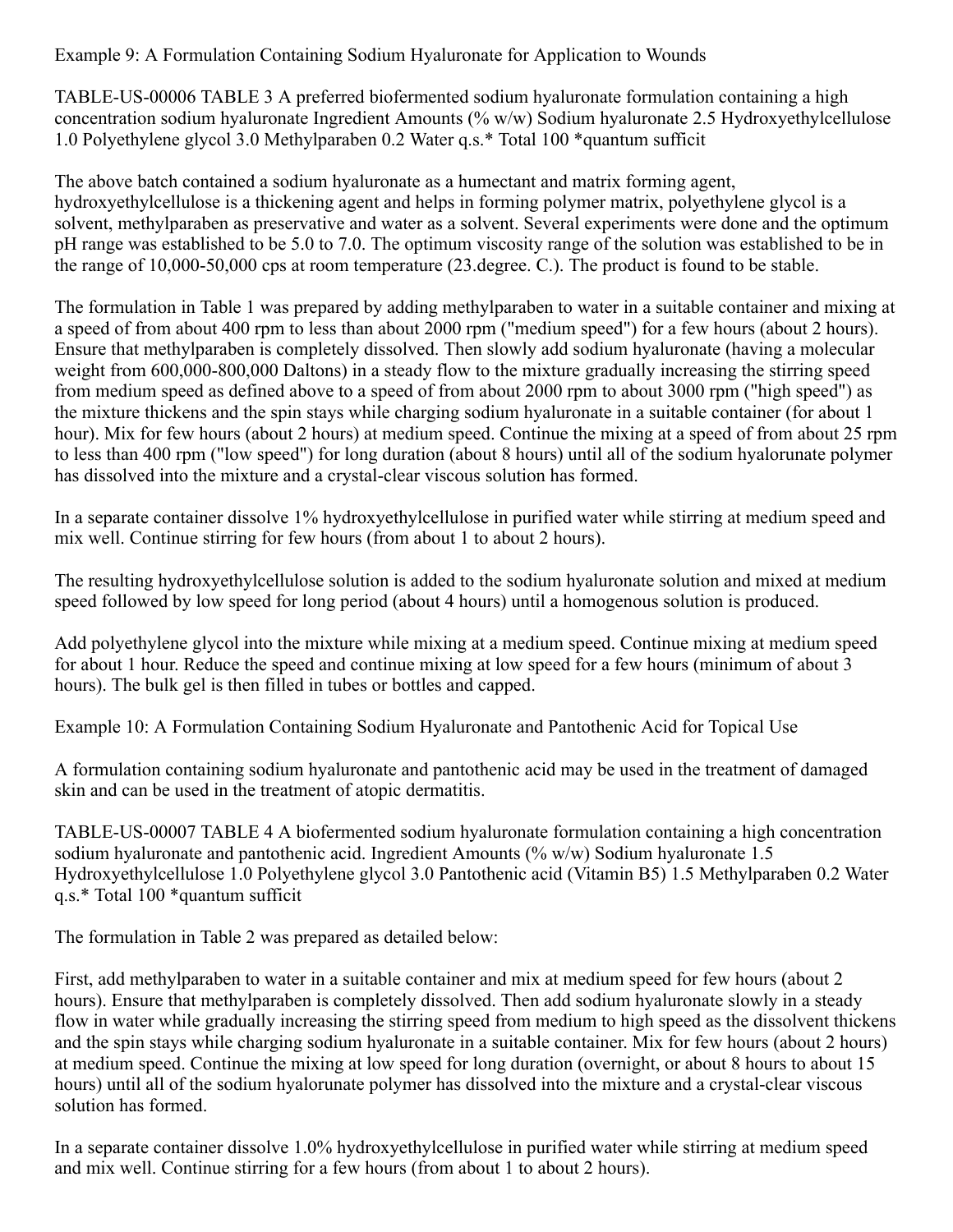Next the hydroxyethylcellulose solution is added to the sodium hyaluronate solution and mixed at medium speed until a homogenous solution is produced. The resulting solution is mixed at medium speed for long period (overnight, or about 8 hours to about 15 hours) until a homogenous solution is produced. Add polyethylene glycol into the mixture while mixing at a medium speed for about 1 hour. This is followed by the addition of pantothenic acid and mixing well at medium speed for few hours (about 2 hours) until dissolved and the gel is homogeneous. The bulk gel is then filled in tubes or bottles and capped.

Example 11: A Formulation Containing Sodium Hyaluronate and Diclofenac Sodium for Topical Use

A formulation containing sodium hyaluronate and diclofenac sodium can be used to treat actinic keratosis and in the relief of musculoskeletal pain in areas affected by the pain. Such areas include, but are not limited to, knees, ankles, feet, back, neck, elbows and hips.

TABLE-US-00008 TABLE 5 A biofermented sodium hyaluronate formulation containing a high concentration sodium hyaluronate and dicloflenac sodium. The formulation was found to be stable. Ingredient Amounts (% w/w) Dicloflenac sodium 3 Sodium hyaluronate 2.3 Hydroxyethylcellulose 0.7 Methoxypolyethylene glycol 10 Methylparaben 0.3 Water q.s.\* Total 100 \*quantum sufficit

The formulation in Table 3 was prepared as follows:

First, add methylparaben to water in a suitable container and mix at medium speed for few hours (about 2 hours). Ensure that methylparaben is completely dissolved. Then slowly add sodium hyaluronate to it while gradually increasing the stirring speed from medium to high as the mixture thickens and the spin stays while charging sodium hyaluronate in a suitable container for about 1 hour. Mix for few hours (about 2 hours) at medium speed. Continue the mixing at low speed for long duration (about 8 hours) until all of the sodium hyaluronate polymer has dissolved into water and a crystal-clear viscous solution has formed. The gel should be homogenous.

In a separate container dissolve 0.7% hydroxyethylcellulose in purified water while stirring at low to medium speed and mix well. Continue stirring for few hours (from about 1 to about 2 hours).

The resulting hydroxyethylcellulose solution is added to the sodium hyaluronate solution and mixed at medium speed for a long period (from about 10 to about 15 hours) until a homogenous solution is produced.

Add methoxypolyethylene glycol (MPEG) 10% into the mixture. The mixing speed should be increased for the mixture while this step is being performed to a high speed. The resulting mixture thus formed should be allowed to mix at medium speed for a few hours (from about 3 to about 4 hours).

Using safe techniques, 3% diclofenac sodium should be slowly added to the mixture. Again the mixing speed for the purpose of addition of diclofenac should be increased to high speed, and the addition of entire quantity of diclofenac should be completed within a short duration (about 15 minutes).

The final mixture is clear with a slight green tint following further mixing for long duration (about 15 to about 20 hours) at medium speed. The final product should be transferred, using aseptic technique, to a bulk storage container and then the bulk gel is filled in tubes or bottles and capped.

Example 12: A Formulation Containing Sodium Hyaluronate for Treating Vaginal Dryness Containing Using Niacin and Glycerin

TABLE-US-00009 TABLE 6 A biofermented sodium hyaluronate formulation containing a high concentration sodium hyaluronate and niacin and glycerin. Ingredient Amounts (% w/w) Niacin 0.85 Glycerin 3 Sodium hyaluronate 1.5 Hydroxyethylcellulose 0.7 Polyethylene glycol 3 Methylparaben 0.2 Water q.s.\* Total 100 \*quantum sufficit \*\*Glycerin USP should be used [Not More Than 0.10% each for diethylene glycol and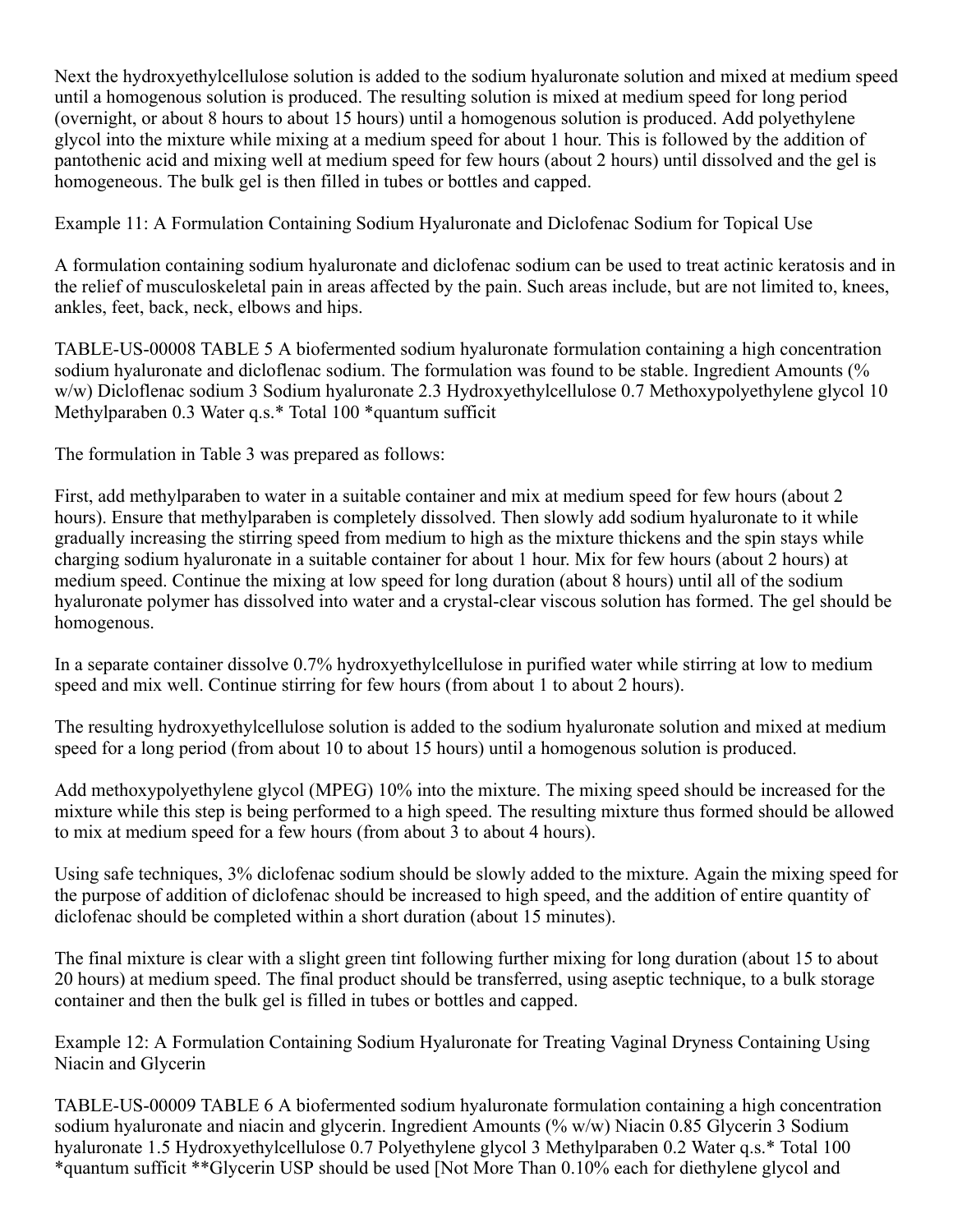ethylene glycol is found in Glycerin as per USP]

A transdermal preparation of niacin (0.85%) and glycerin (3%) formula for Table 4 is prepared in the following manner. First, add methylparaben to water in a suitable container and mix at medium speed for few hours (about 2 hours). Ensure that methylparaben is completely dissolved. Then add sodium hyaluronate slowly in a steady flow in water while gradually increasing the stirring speed from medium to high speed as the mixture thickens and the spin stays while charging sodium hyaluronate in a suitable container for about 1 hour. Mix for few hours (about 2 hours) at medium speed. Continue the mixing at low speed for long duration (overnight, or about 8 hours to about 15 hours) until all of the sodium hyaluronate polymer has dissolved into water and a crystal-clear viscous solution has formed. The gel should be homogenous.

Next, a solution is prepared by adding 0.7% HEC to purified water while stirring at low to medium speed and mixing well. Continue stirring for few hours (from about 1 to about 2 hours). The resulting solution is then added to the above formed mixture of sodium hyaluronate and mixed at medium speed for a long period (overnight, or about 8 hours to about 15 hours) to form a sodium hyaluronate/HEC polymer matrix.

To the resulting mixture PEG is added and stirred at medium speed for a few hours (about 2.5 hours).

Then, niacin and glycerin is added to the HA/HEC polymer matrix. The mixture is stirred at low speed for few hours (about 2 hours). The bulk gel is either stored for filling or a 0.5 to 0.75 ml of the resulting gel is loaded into syringes and stored in a refrigerator.

Example 13: Test Method for Determination of Sodium Hyaluronate

An HPLC test method for the determination of sodium hyaluronate in the test article (sodium hyaluronate biofermented wound gel formulation) was developed.

TABLE-US-00010 Column BioSep SEC-s2000, 300 mm .times. 7.8 mm, 5.mu. Detection UV @205 nm Column Temp.: 40.degree. C. Injection Volume: 10 .mu.L Flow Rate: 1.3 mL/min Run Time: 20 min Mobile Phase: 50 mM KH.sub.2PO.sub.4, pH adjusted to 7.0

The assay is based on HPLC analysis with a size exclusion analytical column and UV detection at 205 nm.

Example 14: Test Method for Determination of Methylparaben

An HPLC test method for the determination of methylparaben in the test article (sodium hyaluronate biofermented wound gel fog ululation) was developed.

TABLE-US-00011 Column Kinetex, C8, 100 mm .times. 4.6 mm, 2.6.mu., 100 A Detection UV @254 nm Column Temp.: 35.degree. C. Injection Volume: 20 .mu.L Flow Rate: 1.4 mL per min Run Time: 2 min Mobile Phase: 60:40 (v/v) 0.1% TFA in Milli-Q Water; 0.1% TFA in Acetonitrile

The assay is based on HPLC analysis with reverse phase C8 analytical column and UV detection at 254 nm.

Although specific embodiments of the invention have been described, it will be apparent to one skilled in the art that variations and modifications to the embodiments may be made within the scope of the following claims.

Example 15: Pharmacokinetics and Bioavailability of 3% Diclofenac IPM Matrix 2.3% Sodium Hyaluronate Gel

An open label, single centre, single dose, single dose, one-treatment, one period, pharmacokinetic and bioavailability study was carried out. Six normal, healthy, non-smoking males between the ages of 18-45 were administered 3% diclofenac IPM matrix gel made with 2.3% avian sodium hyalorunate, which was applied once for a 24 hour period. A total of 4 cc was the applied to the anterior right knee of each subject. Pharmacokinetics and bioavailability of the single dose application was assessed. A total 18 blood samples and 8 urine samples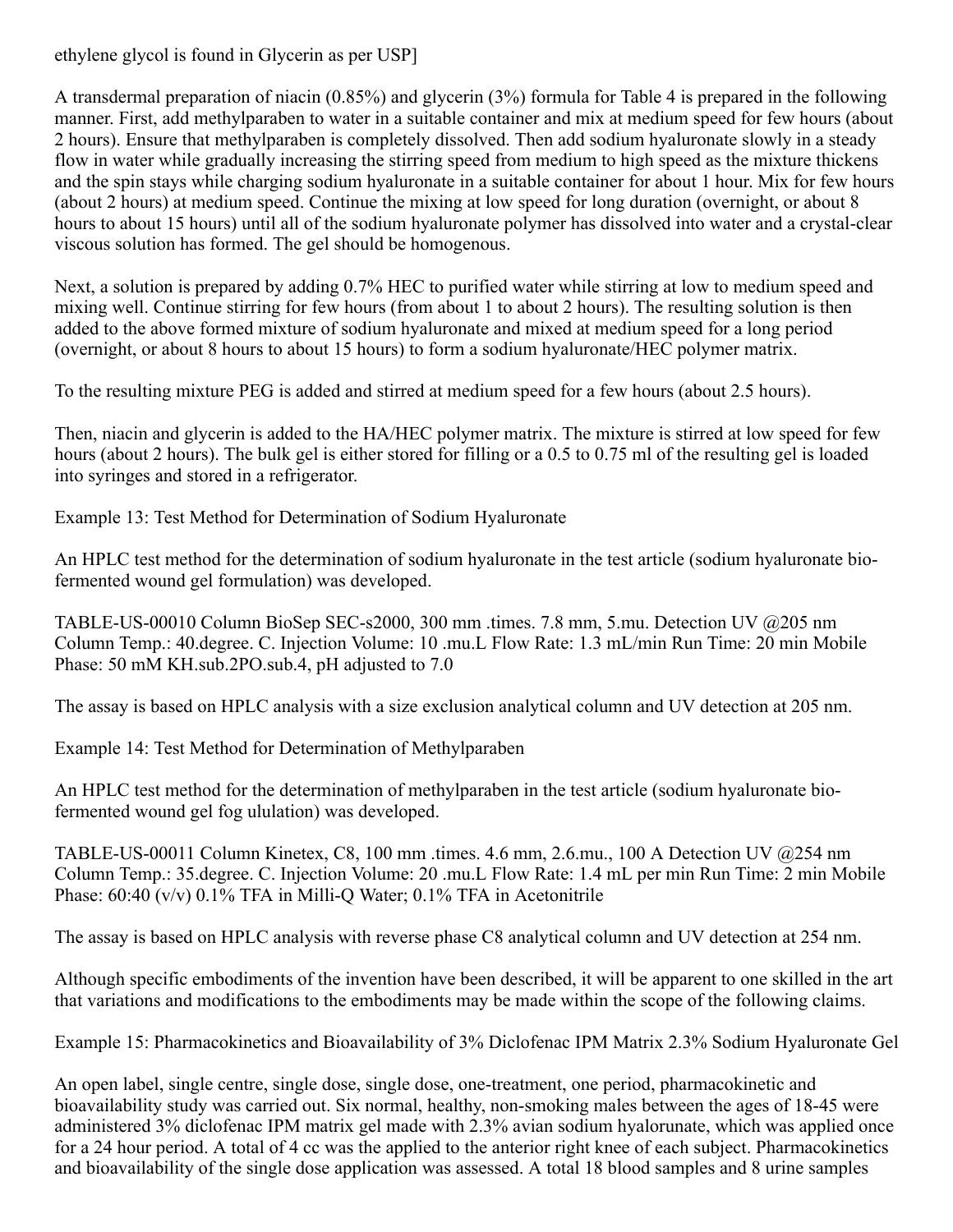were collected for each subject during the 24 hour period after administration. The concentration of diclofenac was assessed for each sample. Diclofenac plasma and urine concentrations are presented in Table 7 and 8. Diclofenac was found in samples from all subjects. Concentrations varied from subject to subject, but this was normal for diclofenac.

TABLE-US-00012 TABLE 7 Diclofenac Plasma Concentration (ng/mL) Measured in Samples from Subjects Using 3% Diclofenac Gel Diclofenac Concentration Subject Hour Min Found [ng/ml] 1 0 0 BLQ 1 0 25 BLQ 1 0 5 BLQ 1 0 75 BLQ 1 1 0 0.074 1 1 5 0.228 1 2 0 0.385 1 2 5 0.487 1 3 0 0.655 1 3 5 0.859 1 4 0 0.807 1 5 0 0.944 1 6 0 1.40 1 7 0 1.53 1 8 0 1.75 1 12 0 1.57 1 16 0 1.93 1 24 0 2.33 2 0 0 BLQ 2 0 25 BLQ 2 0 5 BLQ 2 0 75 BLQ 2 1 0 0.042 2 1 5 0.191 2 2 0 0.369 2 2 5 0.403 2 3 0 0.471 2 3 5 0.410 2 4 0 0.496 2 5 0 0.814 2 6 0 1.03 2 7 0 1.01 2 8 0 1.33 2 12 0 1.25 2 16 0 1.98 2 24 0 2.44 3 0 0 BLQ 3 0 25 BLQ 3 0 5 BLQ 3 0 75 BLQ 3 1 0 BLQ 3 1 5 BLQ 3 2 0 0.049 3 2 5 0.184 3 3 0 0.118 3 3 5 0.184 3 4 0 0.232 3 5 0 0.244 3 6 0 0.377 3 7 0 0.489 3 8 0 0.532 3 12 0 0.944 3 16 0 1.64 3 24 0 2.92 4 0 0 BLQ 4 0 25 BLQ 4 0 5 BLQ 4 0 75 BLQ 4 1 0 BLQ 4 1 5 BLQ 4 2 0 BLQ 4 2 5 0.090 4 3 0 BLQ 4 3 5 0.053 4 4 0 0.045 4 5 0 0.084 4 6 0 0.107 4 7 0 0.312 4 8 0 0.383 4 12 0 0.563 4 16 0 0.940 4 24 0 0.429 5 0 0 BLQ 5 0 25 BLQ 5 0 5 BLQ 5 0 75 BLQ 5 1 0 BLQ 5 1 5 BLQ 5 2 0 BLQ 5 2 5 0.046 5 3 0 0.066 5 3 5 0.081 5 4 0 0.150 5 5 0 0.367 5 6 0 0.448 5 7 0 0.742 5 8 0 1.07 5 12 0 3.04 5 16 0 3.65 5 24 0 2.17 6 0 0 BLQ 6 0 25 BLQ 6 0 5 BLQ 6 0 75 BLQ 6 1 0 BLQ 6 1 5 0.023 6 2 0 0.072 6 2 5 0.109 6 3 0 0.215 6 3 5 0.287 6 4 0 0.385 6 5 0 0.772 6 6 0 1.23 6 7 0 1.60 6 8 0 1.98 6 12 0 1.34 6 16 0 1.63 6 24 0 1.31 \*BLQ = below the lower limit of quantification  $(0.02 \text{ ng/ml})$ 

TABLE-US-00013 TABLE 8 Diclofenac Urine Concentration (ng/mL) Measured in Samples from Subjects Using 3% Diclofenac Gel Diclofenac Concentration Subject Hour Found [ng/ml] 1 pre 0.0 hr BLQ 1 0.0-2.0 hr 0.012 1 2.0-4.0 hr 0.117 1 4.0-6.0 hr 0.704 1 6.0-8.0 hr 3.58 1 8.0-10.0 hr 3.98 1 10.0-12.0 hr 3.83 1 12.0-24.0 hr 2.81 2 pre 0.0 hr BLQ 2 0.0-2.0 hr 0.042 2 2.0-4.0 hr 0.434 2 4.0-6.0 hr 0.428 2 6.0-8.0 hr 0.724 2 8.0-10.0 hr 2.59 2 10.0-12.0 hr 0.785 2 12.0-24.0 hr 2.67 3 pre 0.0 hr BLQ 3 0.0-2.0 hr BLQ 3 2.0-4.0 hr BLQ 3 4.0-6.0 hr 0.144 3 6.0-8.0 hr 0.315 3 8.0-10.0 hr 0.748 3 10.0-12.0 hr 0.427 3 12.0-24.0 hr 6.04 4 pre 0.0 hr BLQ 4 0.0-2.0 hr BLQ 4 2.0-4.0 hr 0.051 4 4.0-6.0 hr 0.120 4 6.0-8.0 hr 0.356 4 8.0-10.0 hr 0.654 4 10.0-12.0 hr 4.95 4 12.0- 24.0 hr 2.24 5 pre 0.0 hr BLQ 5 0.0-2.0 hr 0.595 5 2.0-4.0 hr 0.097 5 4.0-6.0 hr 0.804 5 6.0-8.0 hr 2.29 5 8.0- 10.0 hr 0.763 5 10.0-12.0 hr 3.28 5 12.0-24.0 hr 7.76 6 pre 0.0 hr BLQ 6 0.0-2.0 hr BLQ 6 2.0-4.0 hr 0.384 6 4.0-6.0 hr 3.52 6 6.0-8.0 hr 13.9 6 8.0-10.0 hr 11.0 6 10.0-12.0 hr 2.71 6 12.0-24.0 hr 2.27 \* BLQ = below the lower limit of quantification (0.01 ng/ml)

Example 16: Efficacy of 3% Diclofenac IPM 2.3% Sodium Hyalorunate Matrix Gel by Topical Application in Treating Painful Musculoskeletal Conditions, Principally Involving the Relief of Pain and Muscle Spasm

23 patients with musculoskeletal pain, at a pain clinic, were asked to volunteer to test 3% diclofenac IPM 2.3% sodium hyalorunate matrix gel made with avian sodium hyalorunate. The gel was applied liberally on the skin four times a day over the area with the musculoskeletal problem causing the pain. The patients were asked to assess 34 criteria to estimate their musculoskeletal pain or stiffness on a visual analogue scale, graded 0-10 at the first visit. 17 patients were assessed on only one criterion but five patients were assessed on two criteria as follows: right and left ankle, neck pain and stiffness, headache and neck pain and shoulder and neck pain to make a total of 34 criteria. They were then given a supply of diclofenac gel to apply to painful area and asked to grade the change in the pain on a nine point scale from very much worse through no change to very much better. The patients were then given a further one week supply of gel and they did a second self assessment at the end of the second week's treatment.

After one week's treatment, of 23 patients' 27 criteria, eight criteria reported no change, 19 reported an improvement varying between somewhat better and no pain and no one had worse pain. The improved group consisted of ten, one, six and two patients being respectively somewhat better, better, much better and having no pain. No patient had worse pain.

After two week's treatment, which essentially are similar to the results at one week, but one patient's criterion reported being somewhat worse, six showed no change and twenty patients' criteria reported improvement with feeling better.